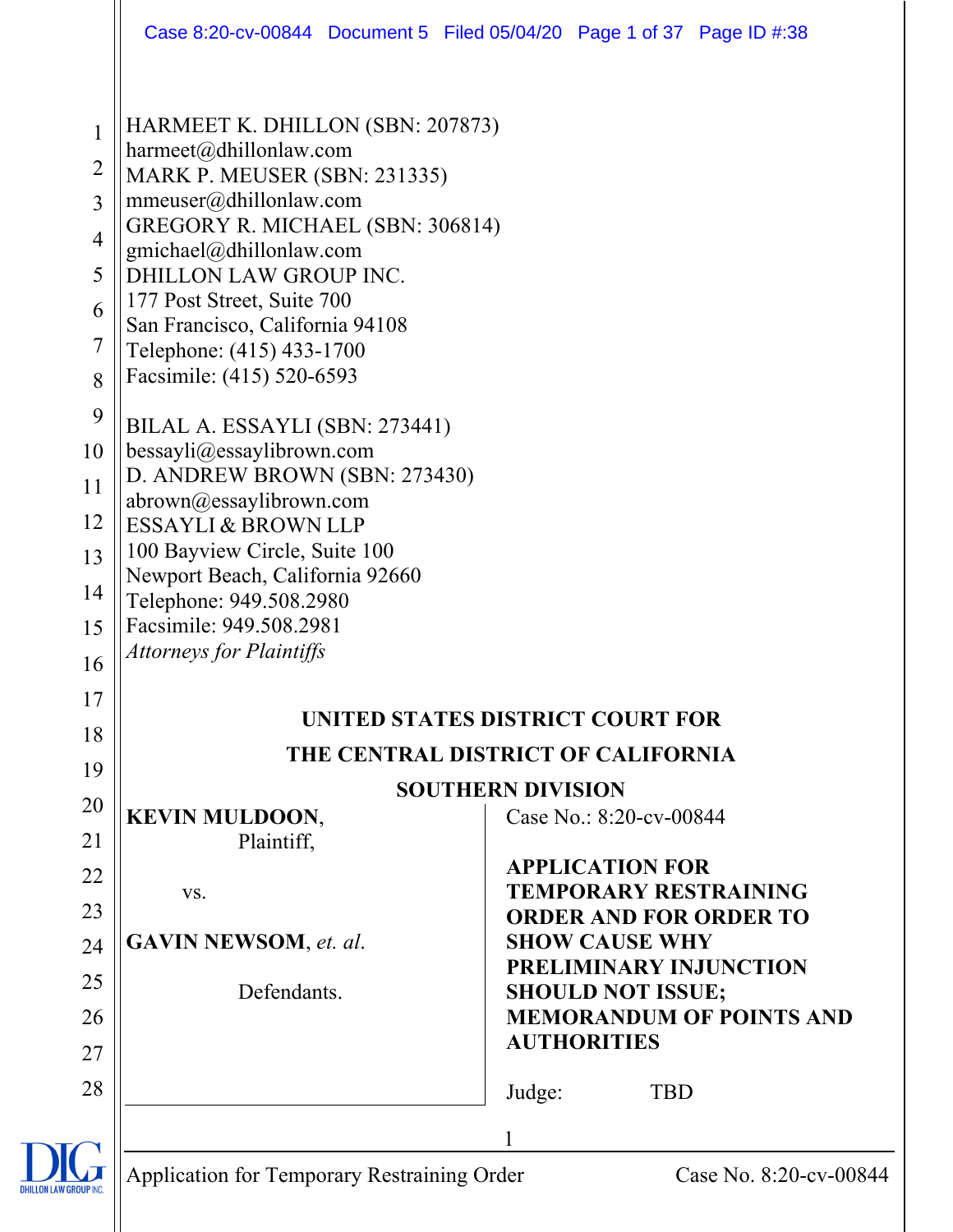## **TO THE COURT, ALL PARTIES, AND THEIR ATTORNEYS OF RECORD:**

PLEASE TAKE NOTICE that Plaintiff Kevin Muldoon, through counsel, applies to this Court pursuant to Fed. R. Civ. P. 65(b) and Local Rule 231 for a temporary restraining order against Gavin Newsom, in his official capacity as the Governor of California; Xavier Becerra, in his official capacity as the Attorney General of California; Mark Ghilarducci, in his official capacity as the Director, Governor's Office of Emergency Services; and Wade Crowfoot, in his official capacity as the Secretary, California Natural Resources Agency ("Defendants"), and seeks the issuance of an order to show cause why a preliminary injunction should not issue, as follows:

1. Defendants, as well as their agents, employees, and successors in office, shall be restrained and enjoined from enforcing, attempting to enforce, threatening to enforce, or otherwise requiring compliance with any prohibition on Plaintiff's ability to access and enjoy any of the beaches of Orange County in violation of state and federal fundamental constitutional rights, including the right to travel.

2. Defendants shall show cause, at a time and place to be directed by the Court, why a preliminary injunction should not issue requiring Defendants to act as described in above; the temporary restraining order shall remain effective until such time as the Court has ruled on whether a preliminary injunction should issue. Such relief is necessary to prevent Defendants from further violating Plaintiff's constitutional rights, pending trial on the merits of Plaintiff's claims.

This Application is made on the grounds that Plaintiff is likely to succeed on the merits of this case, he will suffer irreparable harm without injunctive relief, the balance of equities tips sharply in his favor, and the relief sought is in the public interest.

Good cause exists to issue the requested Order to preserve Plaintiff's rights under the Constitution of the United States and the Constitution of the State of California, and to avoid irreparable harm to those rights. This Application is supported by the accompanying Memorandum of Points and Authorities, by Plaintiff's Complaint, and

 $\mathfrak{D}$ 



1

2

3

4

5

6

7

8

9

10

11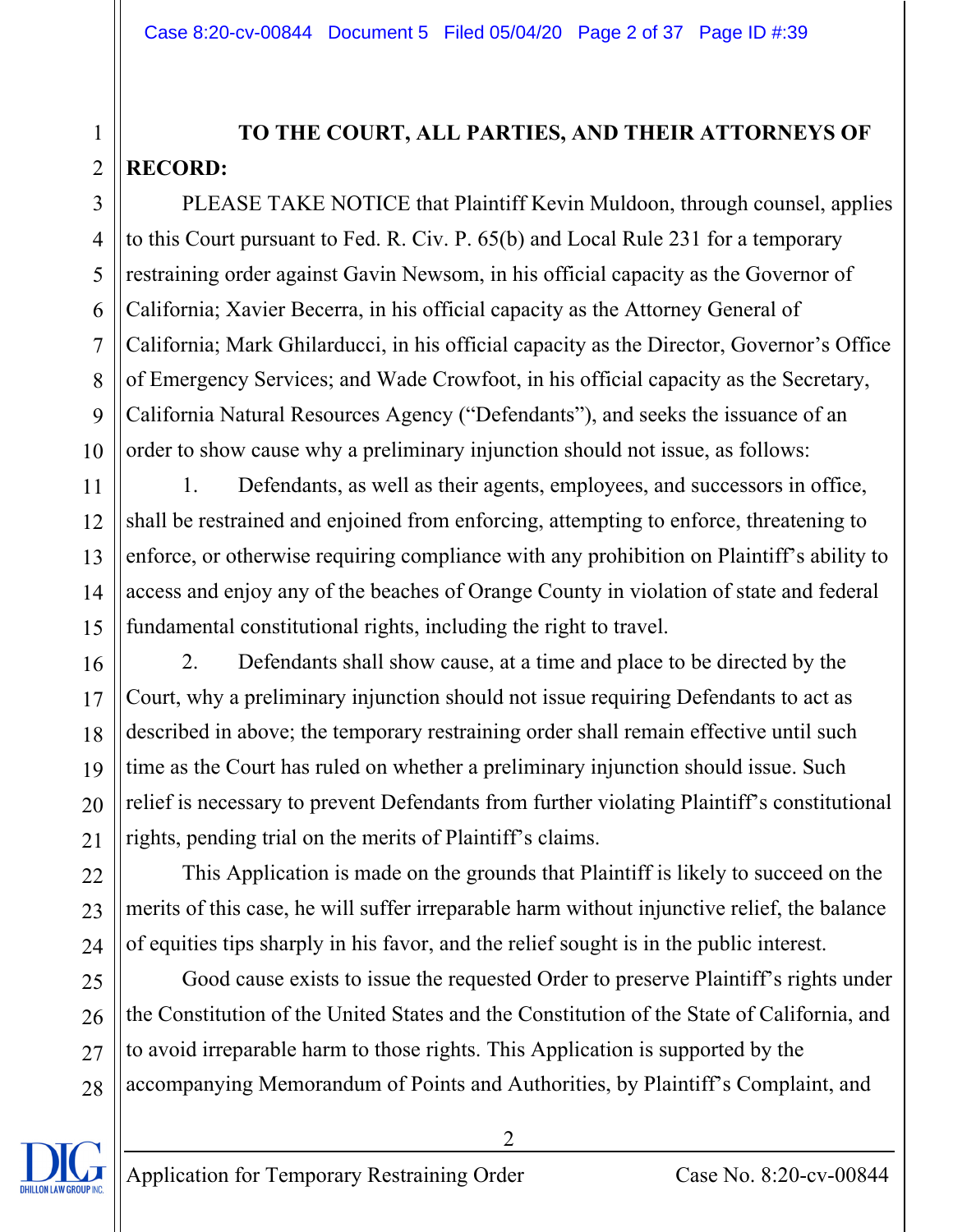all exhibits attached thereto, by the declarations of Plaintiff and his counsel, Mark P. Meuser, and by such further argument and evidence that may be adduced at any hearing on this matter or of which the Court may take judicial notice.

 The Attorney General has received a copy of the Complaint in this action. All papers relating to this Application will be delivered by email to counsel for the California Attorney General as soon as the Application is filed with the Court. As reflected in the accompanying declaration of Mark P. Meuser, Plaintiff has notified the Office of the California Attorney General of Plaintiffs' intention to file this Application and to seek a temporary restraining order of the nature described above.

 Plaintiff requests that the Court waive any bond requirement, because enjoining Defendants from unconstitutionally prohibiting access to the beaches will not financially affect Defendants.

3 Application for Temporary Restraining Order Case No. 8:20-cv-00844 14 15 16 17 18 19 20 21 22 23 24 25 26 27 28 Respectfully submitted, Date: May 4, 2020 DHILLON LAW GROUP INC. By: /s/ Harmeet K. Dhillon Harmeet K. Dhillon Mark P. Meuser Gregory R. Michael ESSAYLI & BROWN LLP Bilal A. Essayli D. Andrew Brown Attorneys for Plaintiff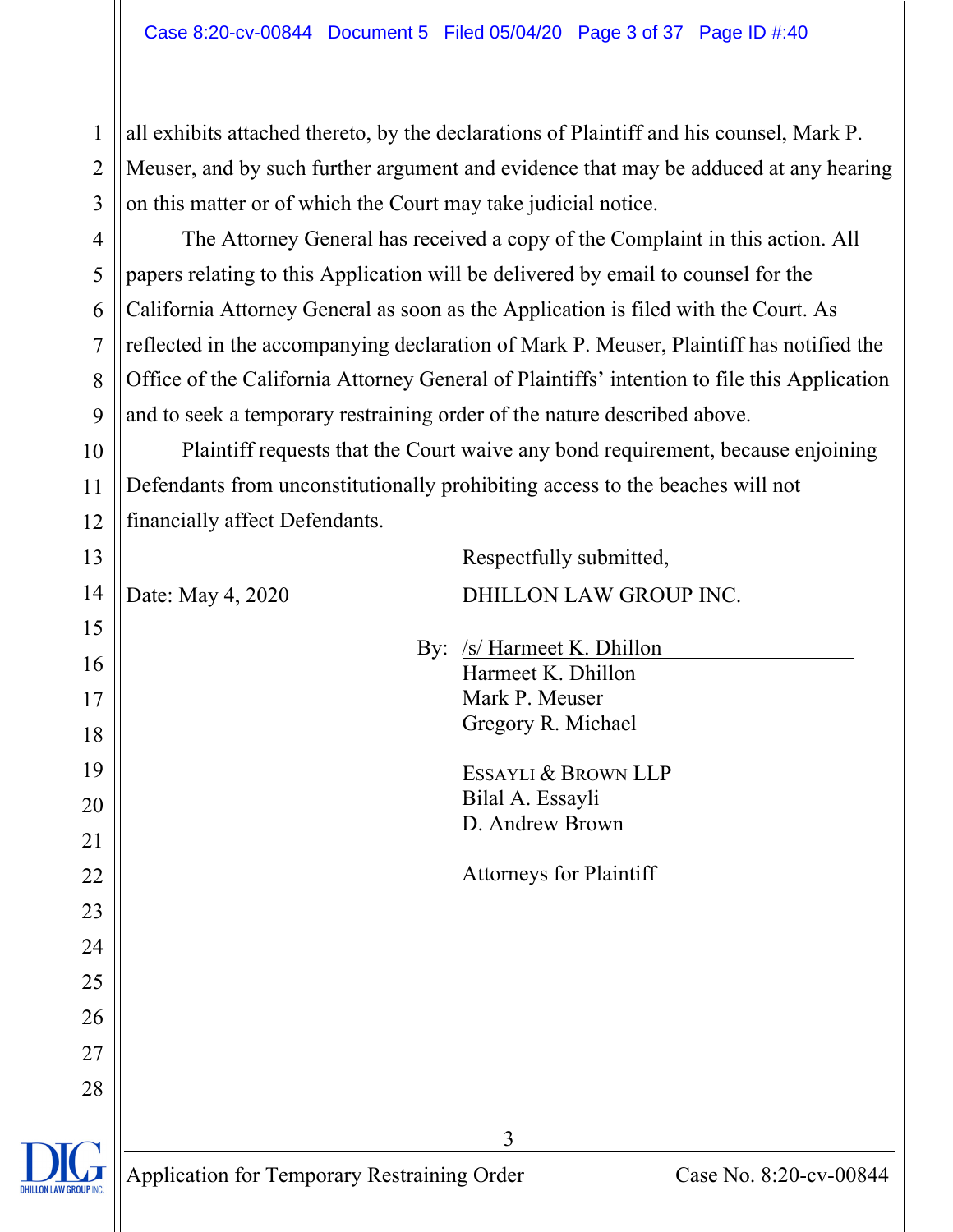1

#### **TABLE OF CONTENTS**

| $\overline{2}$ | LADLE OF CONTENTS                                                                                                                     |
|----------------|---------------------------------------------------------------------------------------------------------------------------------------|
| $\overline{3}$ |                                                                                                                                       |
| 4              |                                                                                                                                       |
| 5              |                                                                                                                                       |
| 6              |                                                                                                                                       |
| 7<br>8         | B. Media Release Misleading Photographs of a Supposedly Crowded                                                                       |
| 9<br>10        | C. Governor Newsom Formally Reacts to the Misleading Photographs with                                                                 |
| 11<br>12<br>13 | D. Four Separate Antibody Studies Evince a COVID-19 Death Rate More<br>Comparable                                                     |
| 14<br>15<br>16 | E. Orange County's COVID-19 Actual Death Rate is Five Times Lower<br>than the California Death Rate and is Lower than Other Counties  |
| 17<br>18       | F. The Closure of Public Beaches has no Logical, Much Less Scientific<br>Nexus to the Goal of Suppressing Transmission and Death from |
| 19<br>20       |                                                                                                                                       |
| 21             |                                                                                                                                       |
| 22             | PLAINTIFF IS ENTITLED TO TEMPORARY AND PRELIMINARY<br>L.                                                                              |
| 23             |                                                                                                                                       |
| 24             | There Is a Strong Likelihood That Plaintiff Will Succeed in Proving<br>A.                                                             |
| 25             |                                                                                                                                       |
| 26<br>27       | A Complete Closure of Orange County Beaches is a Violation<br>1.                                                                      |
| 28             | The Selective Closure of Orange County Beaches Violates<br>2.                                                                         |
|                | <b>Application for Temporary Restraining Order</b><br>Case No. 8:20-cv-00844                                                          |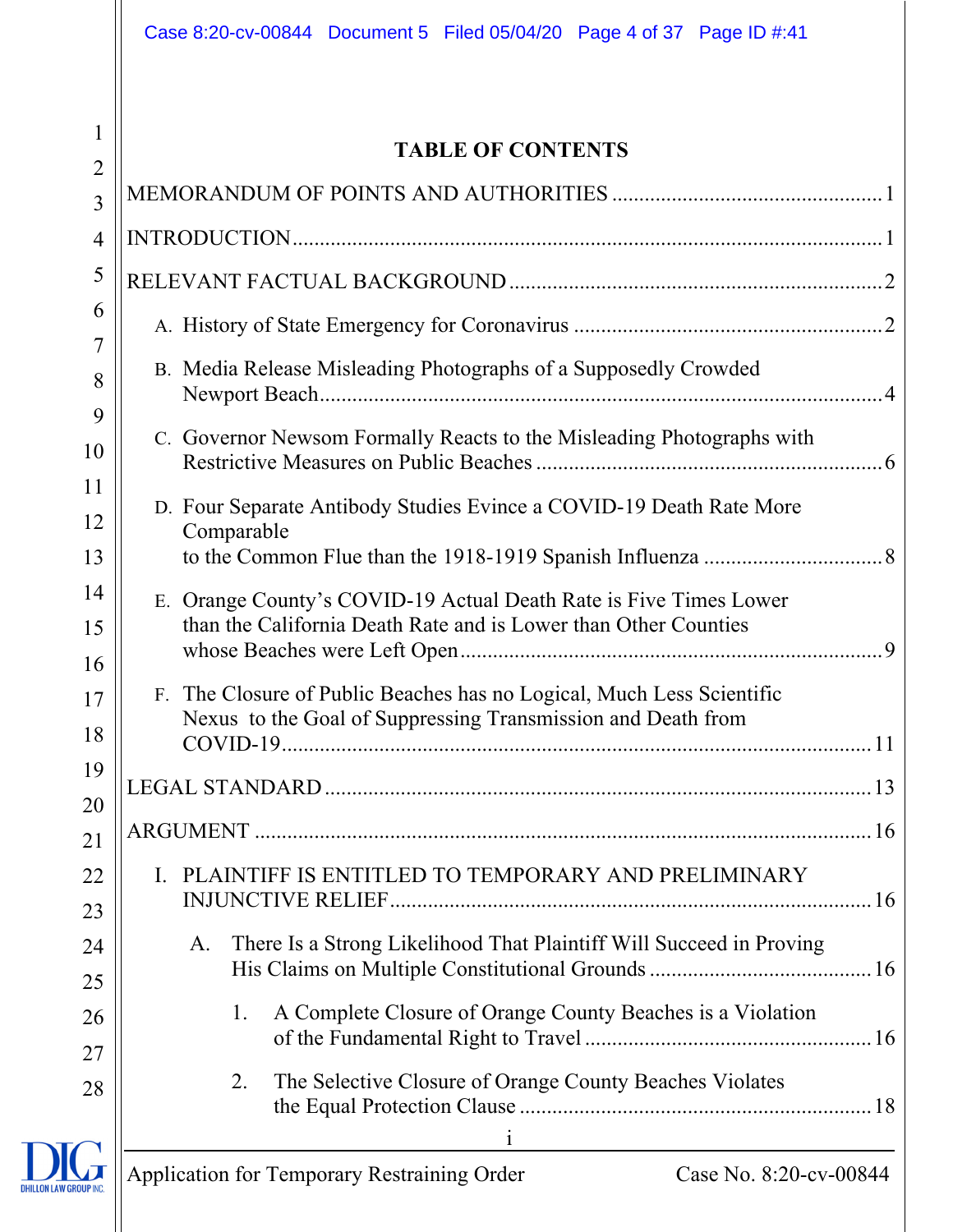|                                              | Case 8:20-cv-00844 Document 5 Filed 05/04/20 Page 5 of 37 Page ID #:42                                                                                                                                                                                                                                                              |                                                      |
|----------------------------------------------|-------------------------------------------------------------------------------------------------------------------------------------------------------------------------------------------------------------------------------------------------------------------------------------------------------------------------------------|------------------------------------------------------|
| $\overline{2}$<br>3<br>4<br>5<br>6<br>7<br>8 | 3.<br>The Governor's Directive Banning Access to Orange County<br>Beaches is in Violation of the First Amendment's Right<br>The Governor's Directive Also Violates the Right to Access<br>4.<br>5.<br>The Governor's Directive Also Violates the Right to Liberty<br>Muldoon Faces Imminent Irreparable Harm Absent Immediate<br>B. | Navigable Waters Under the California Constitution22 |
| 9                                            | The Balance of Hardships Tips Decidedly in Plaintiff's Favor26<br>$\mathsf{C}.$                                                                                                                                                                                                                                                     |                                                      |
| 10<br>11                                     | D.                                                                                                                                                                                                                                                                                                                                  |                                                      |
| 12                                           | II. THE COURT SHOULD DISPENSE WITH ANY BOND REQUIREMENT27                                                                                                                                                                                                                                                                           |                                                      |
| 13                                           |                                                                                                                                                                                                                                                                                                                                     |                                                      |
| 14                                           |                                                                                                                                                                                                                                                                                                                                     |                                                      |
| 15                                           |                                                                                                                                                                                                                                                                                                                                     |                                                      |
| 16                                           |                                                                                                                                                                                                                                                                                                                                     |                                                      |
| 17                                           |                                                                                                                                                                                                                                                                                                                                     |                                                      |
| 18                                           |                                                                                                                                                                                                                                                                                                                                     |                                                      |
| 19                                           |                                                                                                                                                                                                                                                                                                                                     |                                                      |
| 20                                           |                                                                                                                                                                                                                                                                                                                                     |                                                      |
| 21                                           |                                                                                                                                                                                                                                                                                                                                     |                                                      |
| 22<br>23                                     |                                                                                                                                                                                                                                                                                                                                     |                                                      |
| 24                                           |                                                                                                                                                                                                                                                                                                                                     |                                                      |
| 25                                           |                                                                                                                                                                                                                                                                                                                                     |                                                      |
| 26                                           |                                                                                                                                                                                                                                                                                                                                     |                                                      |
| 27                                           |                                                                                                                                                                                                                                                                                                                                     |                                                      |
| 28                                           |                                                                                                                                                                                                                                                                                                                                     |                                                      |
|                                              | $\overline{\mathbf{i}}$                                                                                                                                                                                                                                                                                                             |                                                      |
| <b>DHILLON LAW GROUP IN</b>                  | <b>Application for Temporary Restraining Order</b>                                                                                                                                                                                                                                                                                  | Case No. 8:20-cv-00844                               |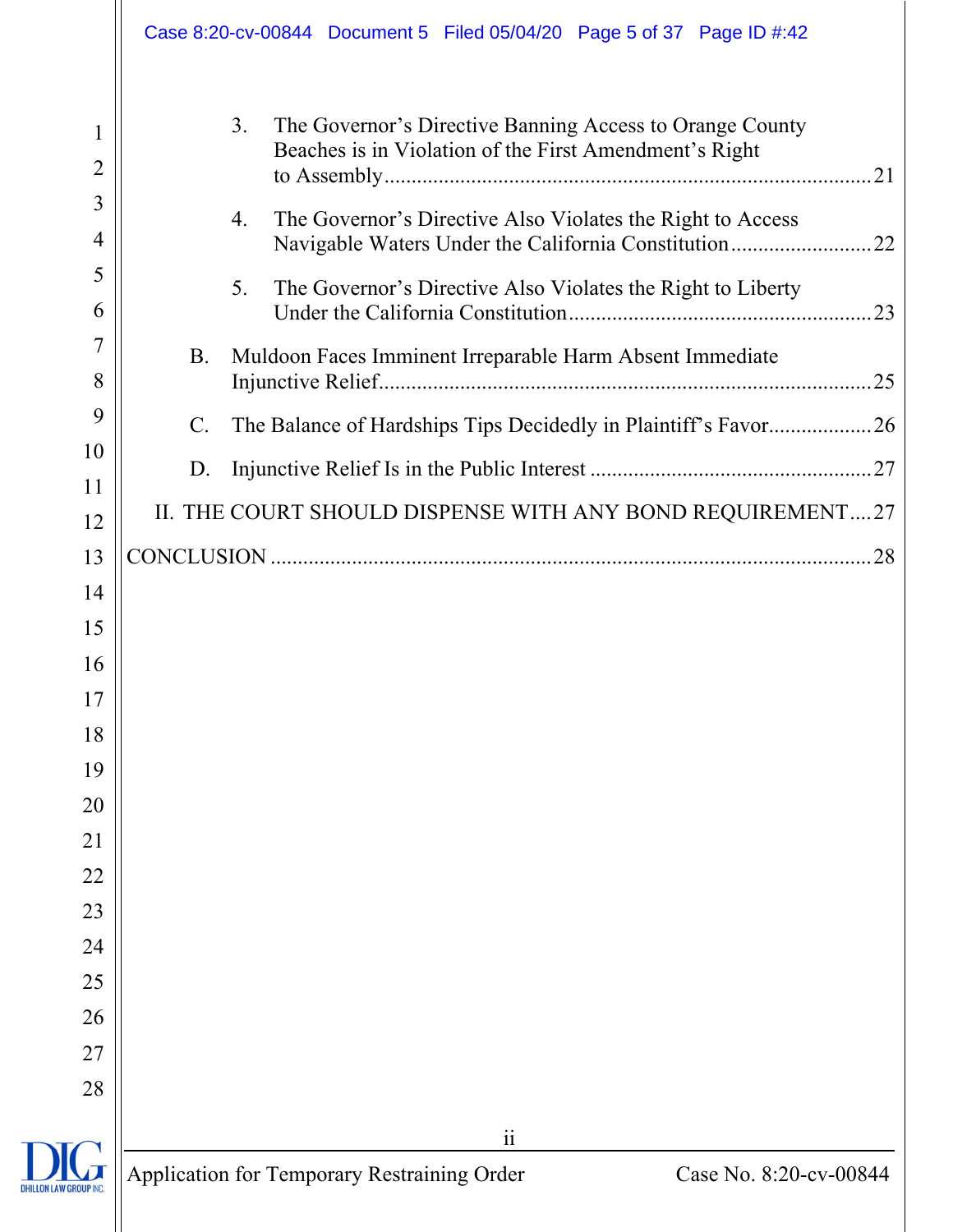| 1<br><b>TABLE OF AUTHORITIES</b><br>$\overline{2}$<br>3<br>Cases<br>$\overline{4}$<br>All. for Wild Rockies v. Cottrell<br>5<br>6<br>Americans for Prosperity Foundation v. Harris,<br>$\overline{7}$<br>8<br>Aptheker v. Secretary of State |
|----------------------------------------------------------------------------------------------------------------------------------------------------------------------------------------------------------------------------------------------|
|                                                                                                                                                                                                                                              |
|                                                                                                                                                                                                                                              |
|                                                                                                                                                                                                                                              |
|                                                                                                                                                                                                                                              |
| 9                                                                                                                                                                                                                                            |
| 10<br>Bible Club v. Placentia-Yorba Linda School Dist.,<br>11                                                                                                                                                                                |
| 12<br>City of Cleburne, Tex. v. Cleburne Living Ctr.<br>13                                                                                                                                                                                   |
| College Republicans at San Francisco State University v. Reed,<br>14<br>15                                                                                                                                                                   |
| Doctor John's, Inc. v. Sioux City,<br>16<br>28<br>17                                                                                                                                                                                         |
| Doe v. Harris<br>18<br>19                                                                                                                                                                                                                    |
| Dunn v. Blumstein,<br>20<br>21                                                                                                                                                                                                               |
| Earth Island Inst. v. United States Forest Serv.<br>22<br>23                                                                                                                                                                                 |
| Edwards v. South Carolina,<br>24<br>25                                                                                                                                                                                                       |
| Elrod v. Burns,<br>26<br>27                                                                                                                                                                                                                  |
| Ex parte Arta<br>28                                                                                                                                                                                                                          |
| $\overline{\phantom{a}111}$<br><u> 1989 - Johann Barn, mars ann an t-Amhain Aonaich an t-Aonaich an t-Aonaich ann an t-Aonaich ann an t-Aonaich</u>                                                                                          |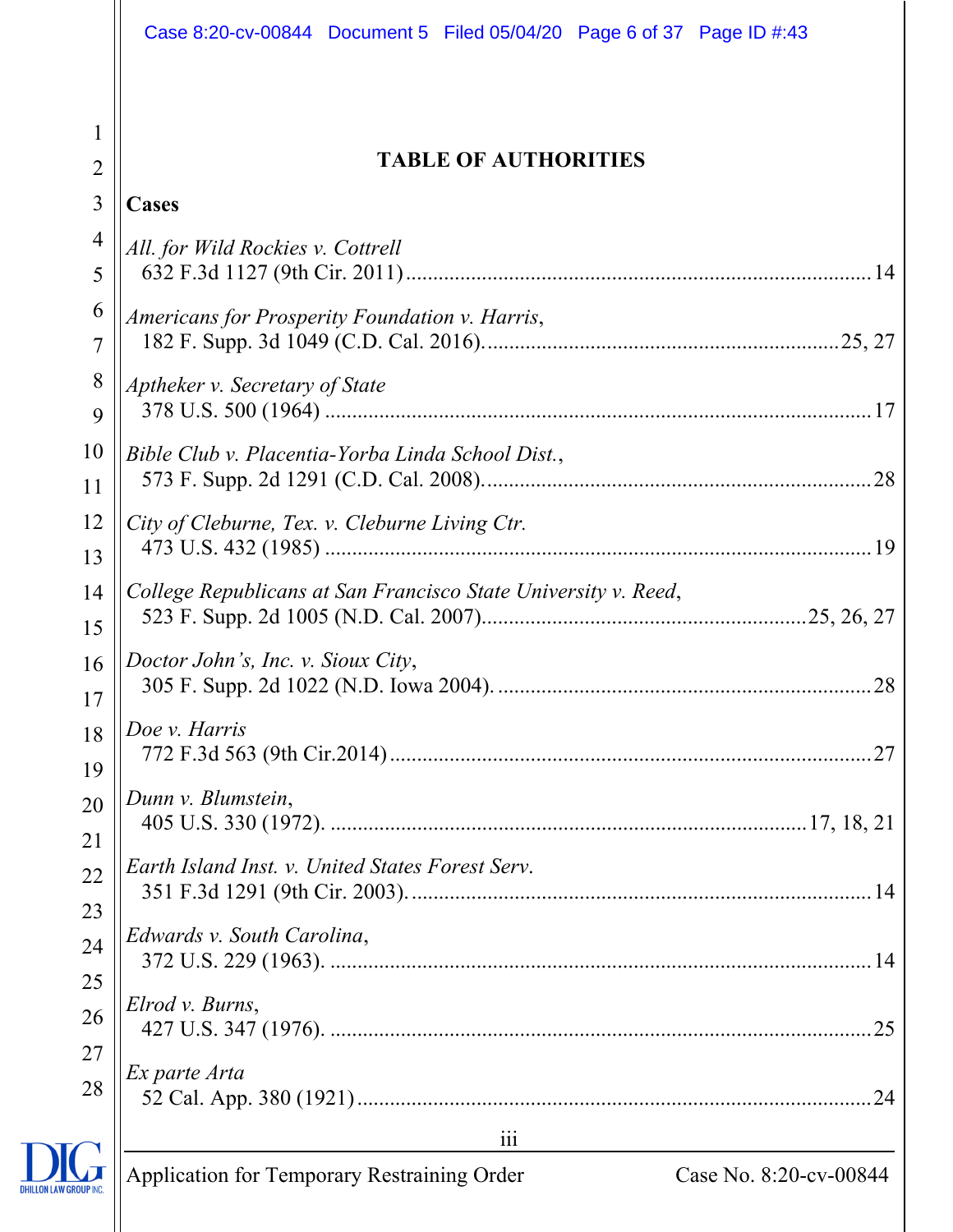|                                  | Case 8:20-cv-00844 Document 5 Filed 05/04/20 Page 7 of 37 Page ID #:44     |
|----------------------------------|----------------------------------------------------------------------------|
| $\overline{2}$<br>$\overline{3}$ | Ex parte Martin<br>Gion v. Santa Cruz                                      |
| $\overline{4}$                   | Gitlow v. New York,                                                        |
| 5                                |                                                                            |
| 6<br>$\overline{7}$<br>8         | Granny Goose Foods, Inc. v. Brotherhood of Teamsters & Auto Truck Drivers, |
| 9                                | In re Abbott                                                               |
| 10                               | Jacobson v. Commonwealth of Massachusetts                                  |
| 11                               |                                                                            |
| 12                               | Jew Ho v. Williamson                                                       |
| 13                               |                                                                            |
| 14                               | Jorgensen v. Cassiday,                                                     |
| 15                               |                                                                            |
| 16                               | Kent v. Dulles                                                             |
| 17                               |                                                                            |
| 18                               | Maynard v. U.S. Dist. Court for the Cent. Dist. of California              |
| 19                               |                                                                            |
| 20                               | Murphy v. Hunt                                                             |
| 21                               |                                                                            |
| 22                               | New York Times Co. v. United States                                        |
| 23                               |                                                                            |
| 24                               | Obergefell v. Hodges                                                       |
| 25                               |                                                                            |
| 26                               | People v. Chambers,                                                        |
| 27                               |                                                                            |
| 28                               |                                                                            |
|                                  | iv                                                                         |

 $\frac{1}{2}$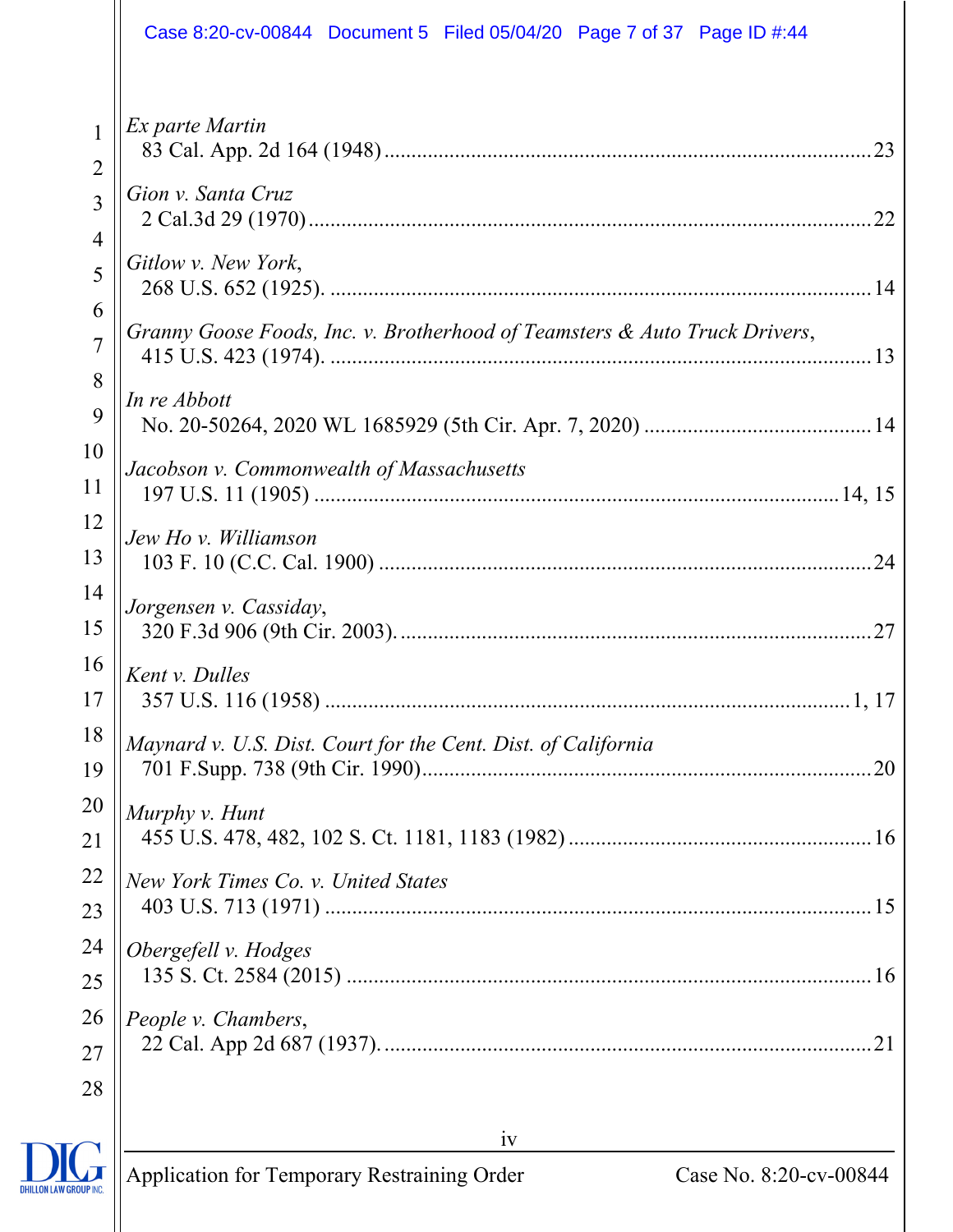|                     | Case 8:20-cv-00844 Document 5 Filed 05/04/20 Page 8 of 37 Page ID #:45                   |
|---------------------|------------------------------------------------------------------------------------------|
| 1<br>$\overline{2}$ | Robinson v. Marshall,<br>No. 2:19CV365-MHT, 2020 WL 1847128 (M.D. Ala. Apr. 12, 2020) 15 |
| $\overline{3}$<br>4 | S.O.C., Inc. v. Cnty. of Clark,                                                          |
| 5                   | Sammartano v. First Jud. Dist. Ct.,                                                      |
| 6<br>$\overline{7}$ | San Antonio Indep. Sch. Dist. v. Rodriguez,                                              |
| 8<br>9              | Stormans, Inc. v. Selecky,                                                               |
| 10<br>11            | Stuhlbarg Int'l Sales Co., Inc. v. John D. Brush & Co., Inc.,                            |
| 12<br>13            | Whitney v. California,                                                                   |
| 14                  | Winter v. Natural Res. Def. Council, Inc.,                                               |
| 15<br>16            | Wong Wai v. Williamson                                                                   |
| 17<br>18            | <b>Rules</b>                                                                             |
| 19<br>20            |                                                                                          |
| 21                  | <b>Constitutional Provisions</b>                                                         |
| 22                  |                                                                                          |
| 23                  |                                                                                          |
| 24                  |                                                                                          |
| 25<br>26            |                                                                                          |
| 27                  |                                                                                          |
| 28                  |                                                                                          |

v

DHILLON LAW GROUP INC.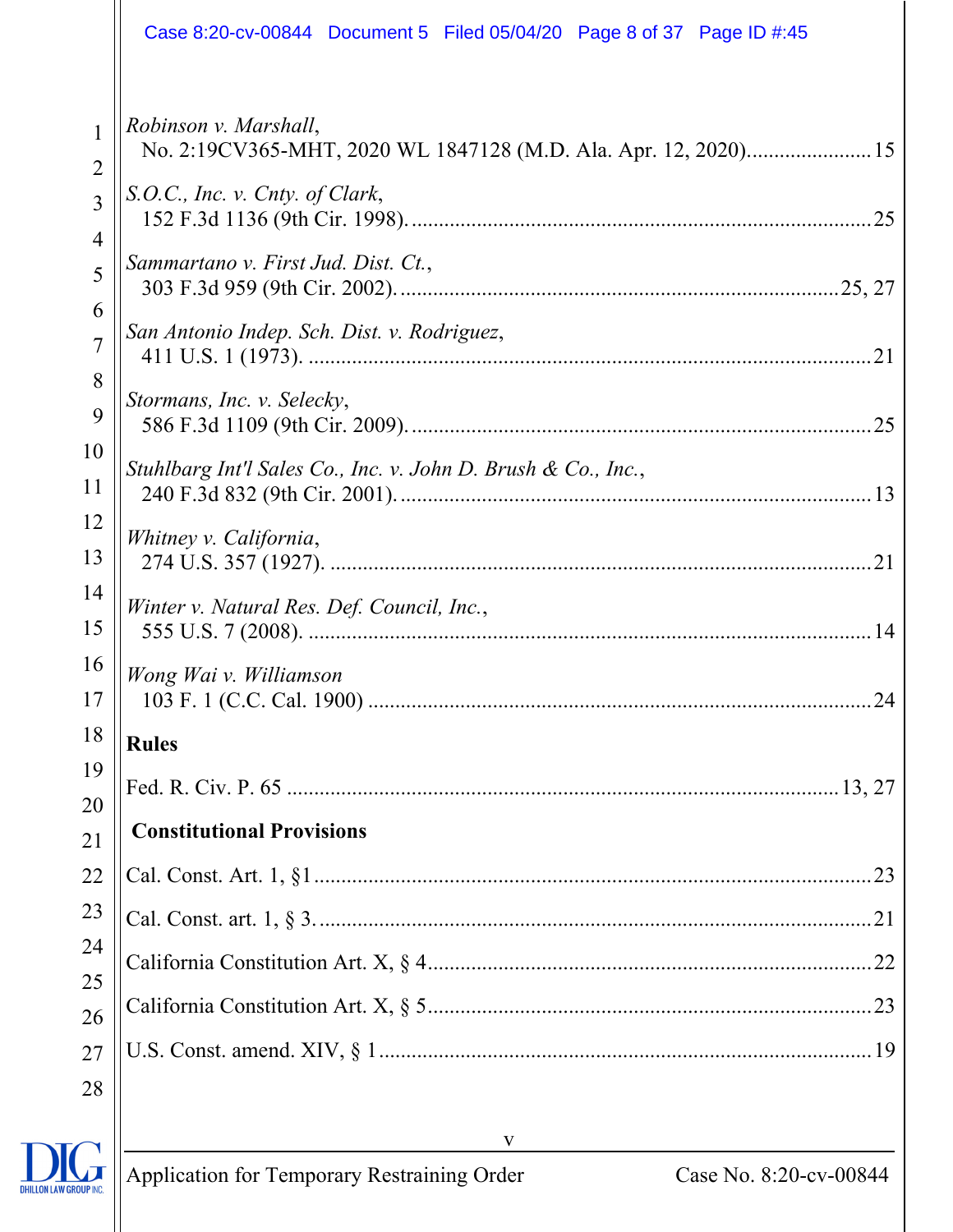#### **MEMORANDUM OF POINTS AND AUTHORITIES**

Freedom of movement across frontiers in either direction, and inside frontiers as well, was a part of our heritage. Travel abroad, like travel within the country, may be necessary for a livelihood. It may be as close to the heart of the individual as the choice of what he eats, or wears, or reads. Freedom of movement is basic in our scheme of values.

Justice William O. Douglas, Opinion in *Kent v. Dulles*, 357 U.S. 116, 126 (1958).

#### **INTRODUCTION**

Defendants, abusing their power, have seized upon the coronavirus pandemic to expand their authority to unprecedented lengths. On March 19, 2020, Governor Gavin Newsom issued Executive Order N-33-20 (the "State Order"), which directs all residents to heed current State public health directives.

On April 30, 2020, Governor Newsom issued a letter though the California Governor's Office of Emergency Services directing all county and city beaches within Orange County to close beginning May 1, 2020 (the "Governor's Directive"). The only legal authority cited in this letter was a reference to the State Order.

By depriving Plaintiff Muldoon, a resident, former Mayor and current Councilman for Newport Beach, of his ability to access and enjoy the beaches of Orange County, where he lives, Defendants have violated and continue to violate fundamental rights protected by the U.S. and California Constitutions, including freedom to travel, freedom to assemble, and due process and equal protection under the law. It is this Court's duty to defend these constitutional principles, by safeguarding the many rights and liberties of Californians that Defendants violate on an ongoing basis, to greater or lesser degrees depending upon the day.

Beginning on May 1, 2020, Defendants began enforcement of the Governor's

1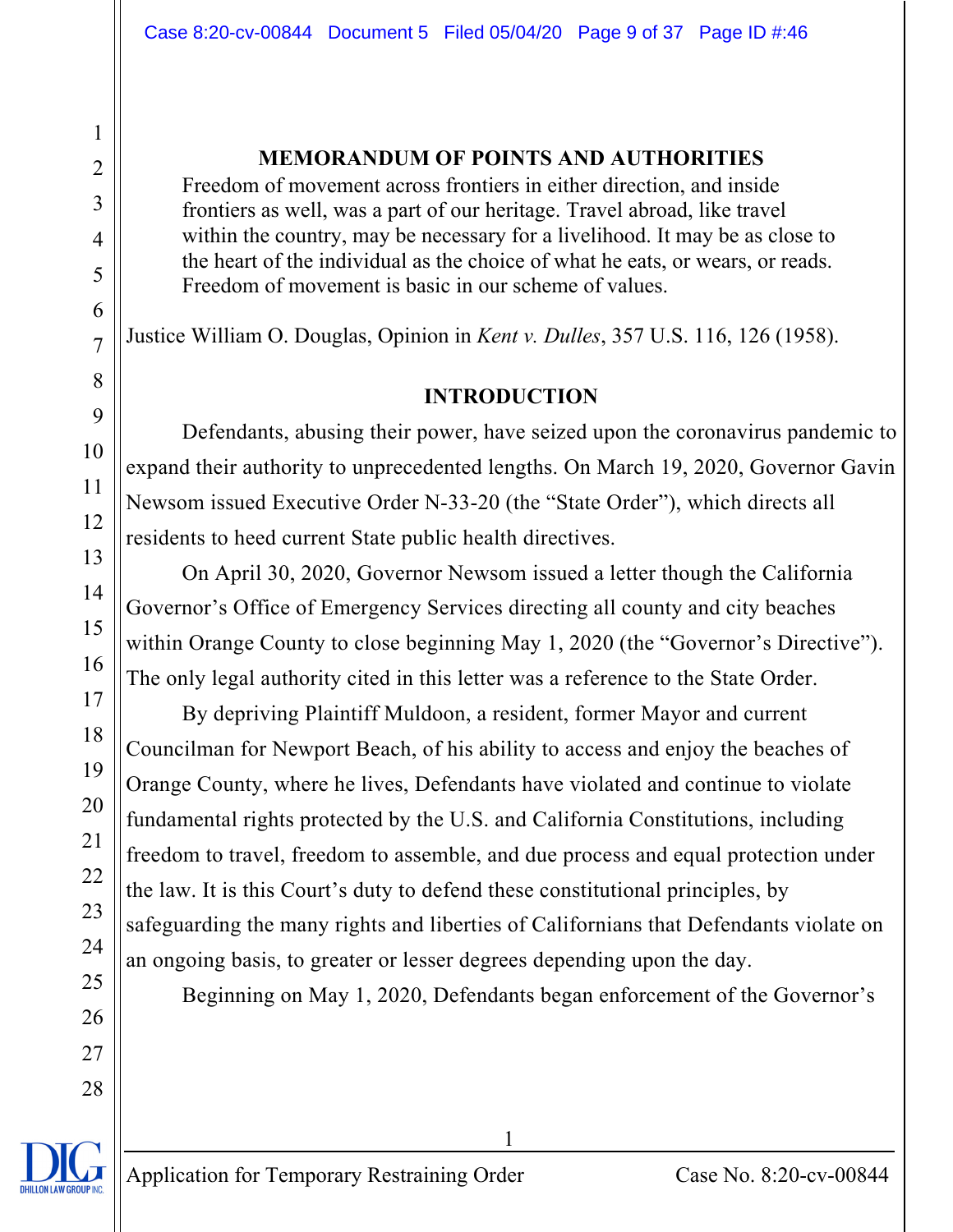Directive denying Plaintiff access and enjoyment of the Orange County beaches.<sup>1</sup>

The Governor's Directive and Defendant's enforcement thereof (I) the Freedom to Travel; (II) the Due Process of Clause of the Fourteenth Amendment; (III) the Equal Protection Clause of the Fourteenth Amendment; (IV) the Freedom of Assembly Clause of the First Amendment; (V) California Constitution Article 10, Sections 4 and 5 Right to Access Navigable Waters; (VI) California Constitution Article 1, Section 1's Right to Liberty.

### **RELEVANT FACTUAL BACKGROUND History of State Emergency for Coronavirus**

11 12 13 14 15 16 17 On March 13, 2020, President Donald J. Trump proclaimed a National State of Emergency as a result of the threat of the emergence of a novel coronavirus, COVID-19.2 Since the initial outbreak of COVID-19 in the United States in February and March 2020, the federal government's projections of the anticipated national death toll related to the virus has decreased substantially, by an order of magnitude. Despite such revisions, Defendants have increasingly restricted—where not outright banned— Californians' engagement in constitutionally-protected activities.<sup>3</sup>

On March 4, 2020, Newsom proclaimed a State of Emergency as a result of the

21 22 <sup>1</sup>Between the filing of the Complaint in this case and the filing of this Application for Temporary Restraining Order, Defendants' announced that two beaches in Orange County will be allowed to partial open. *See* https://www.msn.com/en-

23 24 us/news/us/beaches-in-two-orange-county-cities-cleared-to-reopen-after-standoff-withnewsom/ar-BB13AQO4 2

 $<sup>2</sup>$  As of the date of this filing, the Proclamation of a National Emergency can be found</sup>

25 26 online at: https://www.whitehouse.gov/presidential-actions/proclamation-declaringnational-emergency-concerning-novel-coronavirus-disease-covid-19-outbreak/.

27 <sup>3</sup> *See, e.g.*,

28 https://www.usatoday.com/story/news/investigations/2020/04/09/coronavirus-deaths-us-could-closer-60-k-new-model-shows/5122467002/.



1

2

3

4

5

6

7

8

9

10

18

19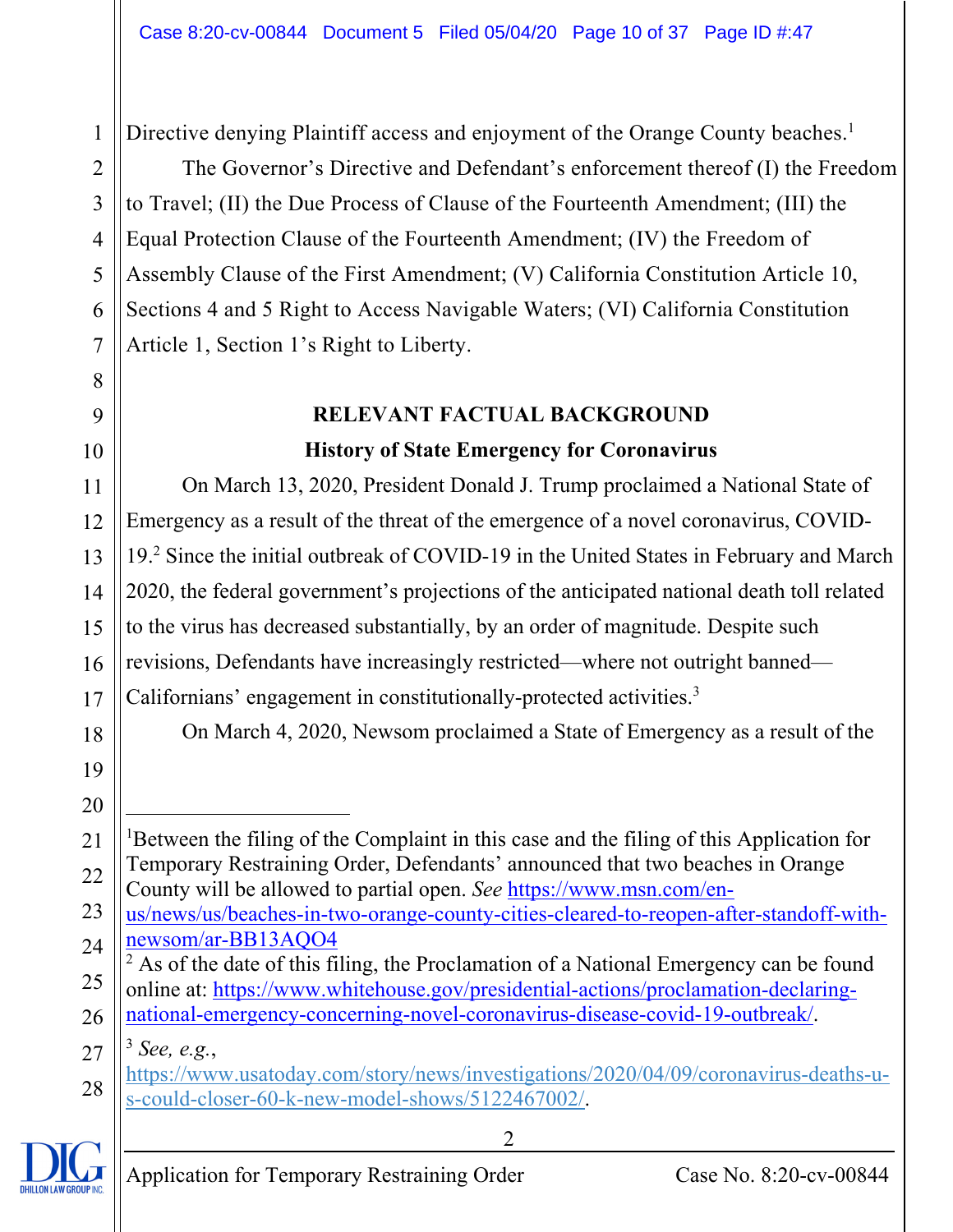1 2 3 4 5 6 7 threat of COVID-19.<sup>4</sup> On March 19, 2020, Newsom issued Executive Order N-33-20 in which he ordered "all residents are directed to immediately heed the current State public health directives."<sup>5</sup> (also referenced as "Stay Home Order"). The state public health directive requires "all individuals living in the State of California to stay home or at their place of residence except as needed to maintain continuity of operations of the federal critical infrastructure sectors  $\ldots$   $\cdot$ <sup>36</sup> The public health directive provides that its directives "shall stay in effect until further notice."<sup>7</sup>

8 9 10 11 12 On April 22, 2020, the *Daily Pilot/Los Angeles Times* published an open letter to the Orange County Board of Supervisors in which Plaintiff assisted in drafting. This open letter was signed by a group of Orange County entrepreneurs, small business owners, restaurateurs and residents, proclaiming "It's time for the Orange County board of supervisors to cautiously restart the local economy."8

On April 23, 2020, Plaintiff submitted an op-ed to the Daily Pilot/Los Angeles Times, "It's time to reopen Orange County." In this Op Ed, Muldoon stated that according "to experts at Hoag Hospital, we have flattened the curve in Orange County." Plaintiff identified himself as a Newport Beach City Councilman, but the opinions

 $^7$  *Id*.

26

13

14

15

16

17

18

- 27 8 This article was accessible, as of May 4, 2020, at
- 28 https://www.latimes.com/socal/daily-pilot/opinion/story/2020-04-22/mailbag-its-timefor-the-orange-county-board-of-supervisors-to-cautiously-restart-the-local-economy.



<sup>19</sup> 20 21 <sup>4</sup> As of the date of this filing, the Proclamation of a State of Emergency can be found online at: https://www.gov.ca.gov/wp-content/uploads/2020/03/3.4.20-Coronavirus-SOE-Proclamation.pdf.

<sup>22</sup> 23  $<sup>5</sup>$  As of the date of this filing, Executive Order N-33-20 can be found online at:</sup> https://www.gov.ca.gov/wp-content/uploads/2020/03/3.19.20-attested-EO-N-33-20- COVID-19-HEALTH-ORDER.pdf.

<sup>24</sup> 25 6 The State Public Health Directive was included in the text of Executive Order N-33- 20.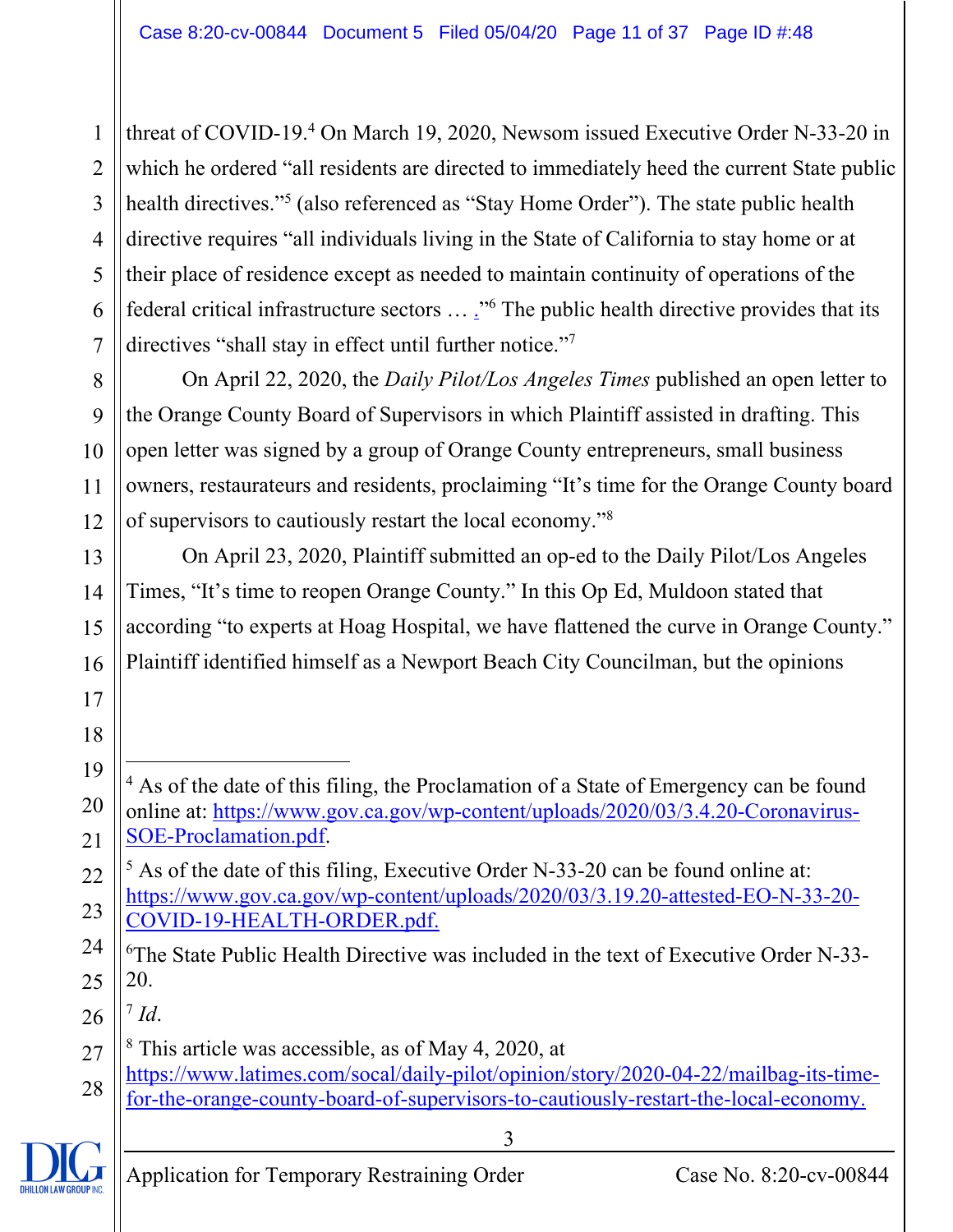expressed were not the official positions of the City of Newport Beach.<sup>9</sup>

### **Media Release Misleading Photographs of a Supposedly Crowded Newport Beach**

Beginning on April 25, 2020, certain newspapers published articles, alleging that Southern California beaches were packed with large masses of individuals flouting CDC guidelines.10 Photographs taken from a ground level viewpoint, seemingly showing beachgoers tightly packed together on Newport Beach, were published in tandem.<sup>11</sup>

9 10 11 12 13 14 In an article in the Orange County Register, on April 27, 2020 entitled "Newsom calls out Newport Beach … over crowd concerns," Newsom made comments to the media based on photographs of crowds at Newport Beach. These photographs were taken with a zoom lens that artificially compress perspective. Newsome said, "those are the images we saw over the weekend, the images down in Orange County in Ventura county, on our beaches. Those images are an example of what not to see, people. What not to do..." He continued, "...we can't see the images like we saw particularly on Saturday in Newport Beach and elsewhere the state of California. Look, I'm not naive, the overwhelming majority of our coastline was appropriately advanced, meaning they the stay at home orders were advanced, the physical distancing, the social distancing on those beaches was appropriate."12

1

2

3

4

5

6

7

8

On April 28, the Newport Beach City Council had a special meeting to discuss

https://www.latimes.com/socal/daily-pilot/opinion/story/2020-04-23/commentary-its-

<sup>9</sup> This article was accessible, as of May 4, 2020, at

time-to-reopen-orange-county.

<sup>10</sup> *See e.g.*, https://www.ocregister.com/2020/04/25/eager-early-risers-hit-the-beach-insan-clemente-as-closure-lifts/; and https://www.mercurynews.com/2020/04/26/eagerearly-risers-hit-the-beach-in-san-clemente-as-closure-lifts/.

- <sup>11</sup> *See*, headline photograph at *supra*, n. 10, 11.
- <sup>12</sup> Available as of May 4, 2020 at https://www.ocregister.com/gov-newsom-calls-outnewport-beach-other-beaches-over-crowd-concerns

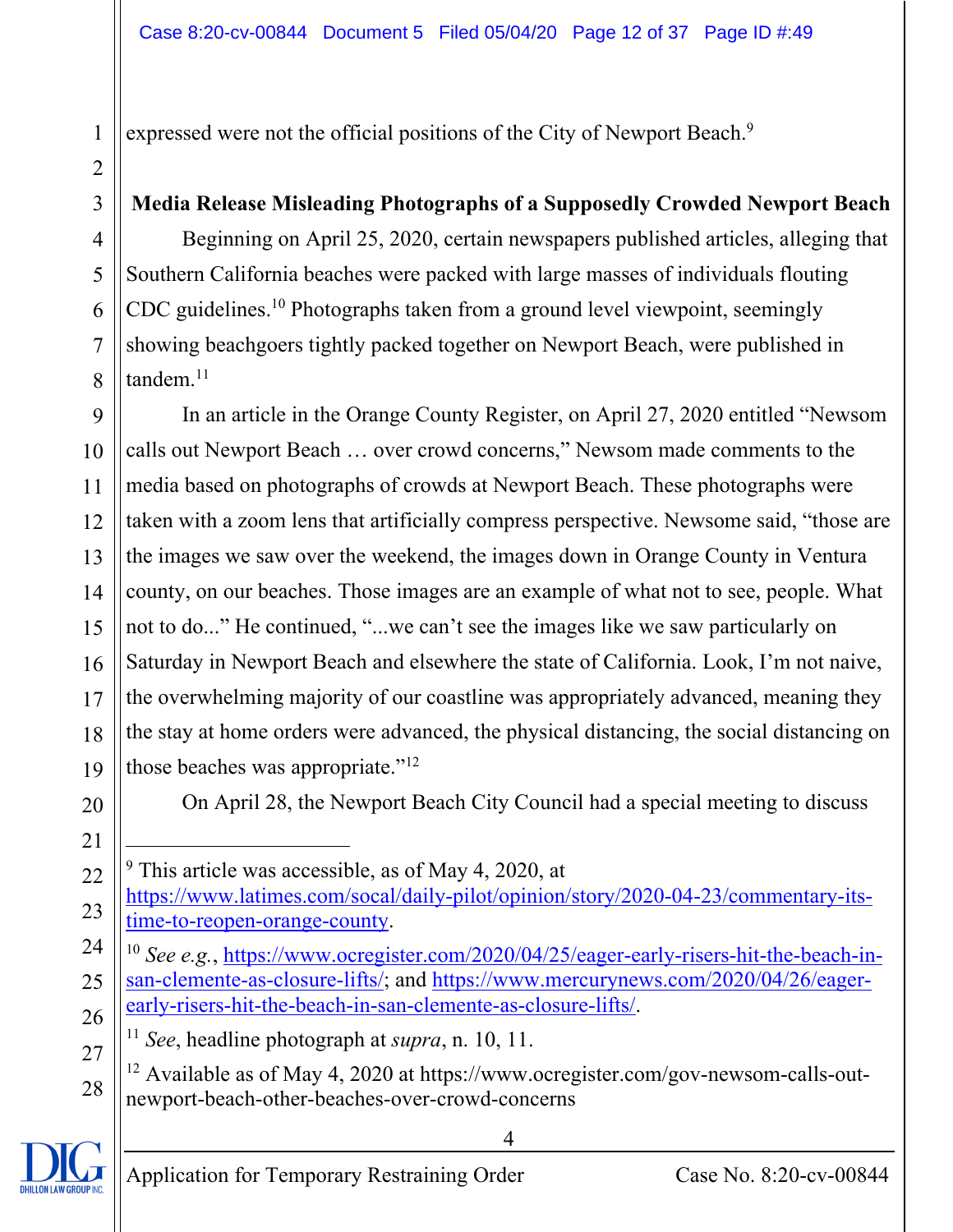1 2 3 4 5 6 7 8 9 potential beach restrictions. Plaintiff requested several aerial photographs taken on the same day that the newspaper photographs were taken  $^{13}$  The aerial photographs showed far more space between beachgoers than the latter implied. Plaintiff also showed testimonials from firemen and law enforcement, expressing their praise at those on Newport and Huntingdon Beach for abiding by guidelines.<sup>14 15</sup> Charts were produced that showed statistics comparing peak crowds at Newport Beach on July 4, 2019, with the number of people on the beaches on April 25, 2020, the day that was the subject of the aforementioned articles.<sup>16</sup> The recent beach numbers were less than one-third what they were last Fourth of July.

10 11 12 13 14 15 16 17 Data was produced that showed a comparison of the per-capita number of COVID-19 cases in surrounding beach communities that had closed their public beaches versus the ones that had stayed open, such as Newport Beach.<sup>17</sup> The cities with closed beaches—Malibu, Manhattan Beach, Santa Monica, Redondo Beach, Venice Beach, Long Beach, Hermosa Beach, Marina Del Ray—had higher confirmed COVID-19 cases (all more than 116 per 100,000, some more than 200 per 100,000) than the ones with open beaches—Dana Point, 68.22 per 100,000, San Clemente, 68.80 per 100,000, Huntingdon Beach, 88.93 per 100,000, Newport Beach, 107.82 per 100,000.18

 After these important presentations, Plaintiff made the motion to deny the request to place on the agenda the potential beach restrictions. This motion passed, 5-2.

13 Available as of May 4, 2020 at 1:23:46-1:28:48,

22 23 http://newportbeach.granicus.com/MediaPlayer.php?view\_id=44&clip\_id=3477  $^{14}$  *Id*.

5

26 https://www.newportbeachca.gov/Home/Components/News/News/38170/2720. <sup>16</sup>*Id*. at 15:01-29.

27 <sup>17</sup> *Id*. 18:28-19:57.

28 <sup>18</sup> *Id*.

18

19

20



<sup>24</sup> 25 <sup>15</sup> *See Official Statement of Newport Police Chief Jon Lewis*, accessible as of May 4, 2020 at: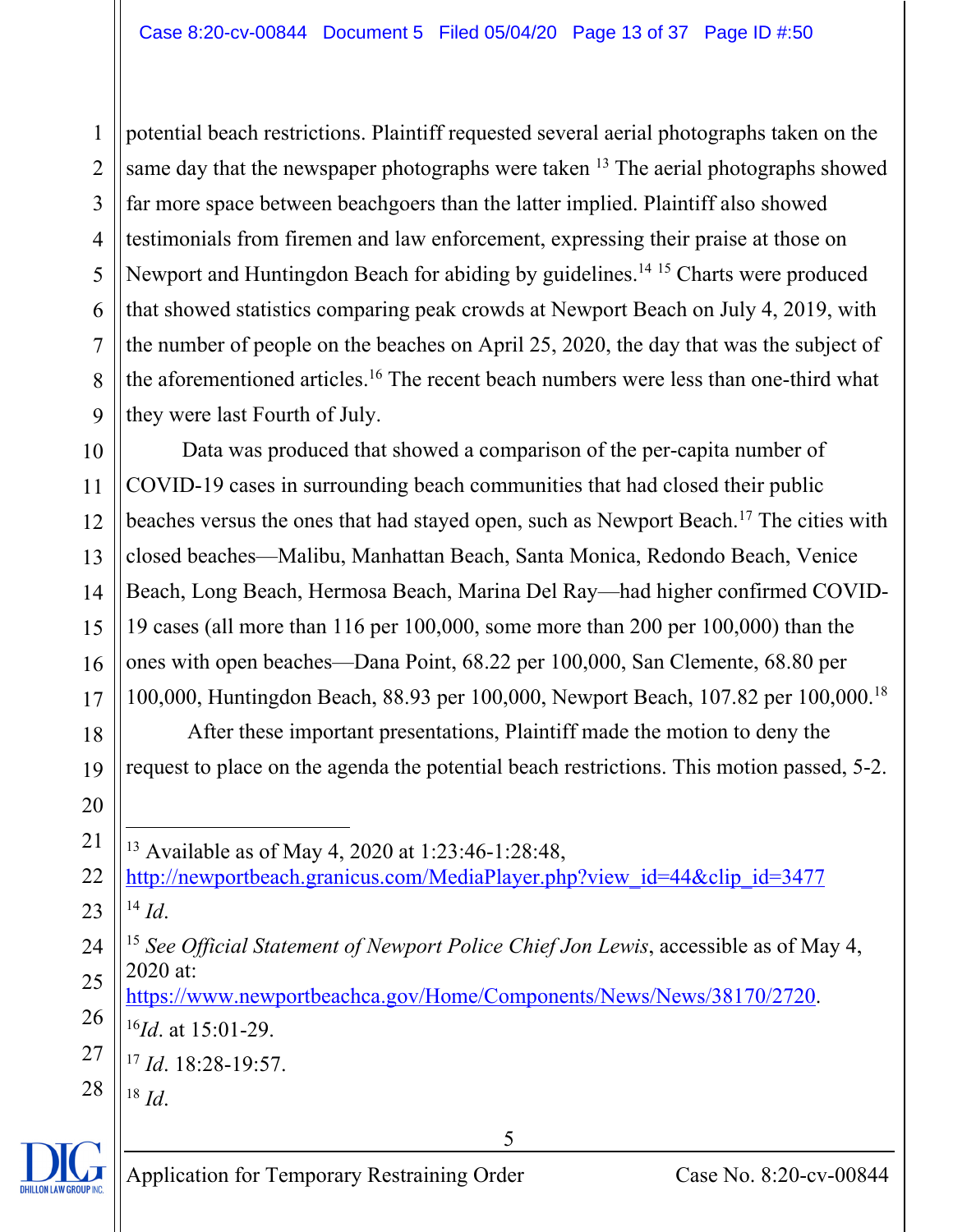Newport Beach City staff were instructed to develop a plan for additional enforcement and education in order to keep the beaches open for residents and visitors.<sup>19</sup>

On April 28, Orange County Supervisors also voted 5-0 on guidelines to re-open businesses.20 On April 29, Plaintiff saw a video that was linked in a blog titled the "Latest". In this video of a press conference of Governor Gavin Newsom, a reporter put Orange County Supervisor Don Wagner on the call, who commented regarding the Orange County vote that "[t]he Orange County order satisfies Orange County — the sheriff will not come and ticket you — but the state orders and any local city orders remain in place."<sup>21</sup>

## **Governor Newsom Formally Reacts to the Misleading Photographs with Restrictive Measures on Public Beaches**

On April 29 7:54 pm, Plaintiff received a text message containing a screen shot of a 7:36 pm Twitter post from Bill Melugin of Fox LA stating, "BREAKING: A source has provided me with this bulletin that will be sent out to all California police chiefs notifying them that tomorrow, Governor Newsom will announce the closure of ALL beaches and state parks effective May 1st in response to recent beach crowds in OC. @FOXLA". Below the Twitter text there was an image of what appeared to be an official notification from California Police Chief Association to that effect. The story aired later that night on Fox LA evening news.22

<sup>28</sup>  $^{22}$  Available as of May 4, 2020, at: https://www.foxla.com/news/source-gov-newsomto-announce-closure-of-all-beaches-and-state-parks



1

2

3

4

5

6

7

8

9

10

11

12

13

14

15

16

17

18

19

20

<sup>22</sup> 23 <sup>19</sup>Available as of May 4, 2020 at https://www.cnn.com/2020/04/29/us/californianewport-beach-open-enforcement/index.html.

<sup>24</sup> 25 <sup>20</sup> Available as of May 4, 2020 at https://www.foxla.com/news/the-oc-board-ofsupervisors-vote-unanimously-on-safety-guidelines-required-to-reopen-businesses

<sup>26</sup> 27 <sup>21</sup>Available as of May 4, 2020, at: https://laist.com/latest/post/20200429/orange-countysupervisor-don-wagner-newsom-surprise-call-coronavirus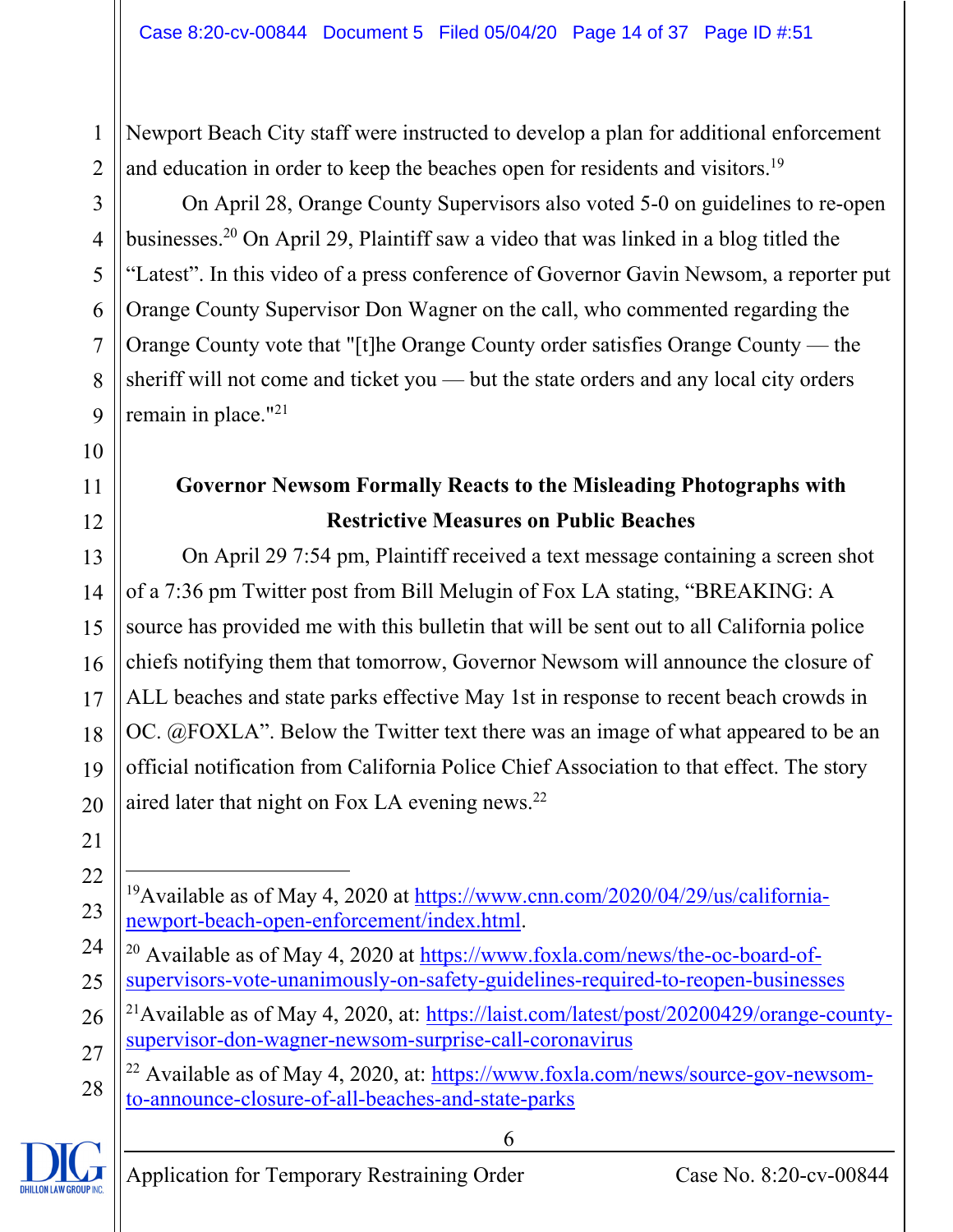Eric Nunez, president of the California Police Chiefs Association, said it was sent to give chiefs time to plan ahead of Newsom's expected announcement April 30.<sup>23</sup>

Muldoon did not receive and is unaware of a similar memo being sent to a single mayor, city council member or supervisor of a California city, township, or municipality. The communique effectively bypassed all local authorities. It reached out to local law enforcement only to ready a closure of public spaces while not conferring with or obtaining the feedback from local authorities.

8 9 10 11 12 13 On April 30, 2020, Newsom stated that he was unaware of the memorandum, and claimed that he had "never saw it."24 The same day, Newsom announced a total closure of state and city beaches located in Orange County, and only Orange County. This order prohibited access to the sand, shoreline, and water. Governor Newsom did not order the closure of Ventura County beaches, the other county he referenced in his April 27 news conference.

To the best of Plaintiff's knowledge, at no point in time did the Governor's Office contact Newport Beach City staff or elected Councilmembers to discuss the potential closure of beaches in the city of Newport Beach. The Governor's office did not request any information as to what the city was doing regarding additional education of the community or what steps the city was taking to ensure proper enforcement of the CDC's social distancing requirements.

Muldoon understands that before the Governor will allow Newport Beach to reopen its beaches, the city will need to submit plans for the management of the beaches before the governor will consider reopening them.

On May 2, in response to the Governor's request, the City of Newport Beach

7

<sup>&</sup>lt;sup>24</sup> Available as of May 4, 2020 at: https://www.cnn.com/travel/article/californianewsom-close-beaches-parks/index.html.



1

2

3

4

5

6

 $23$  This article was accessible, as of May 4, 2020, at:

https://www.kpbs.org/news/2020/apr/29/gov-newsom-order-all-beaches-closed-memopolice-ch/.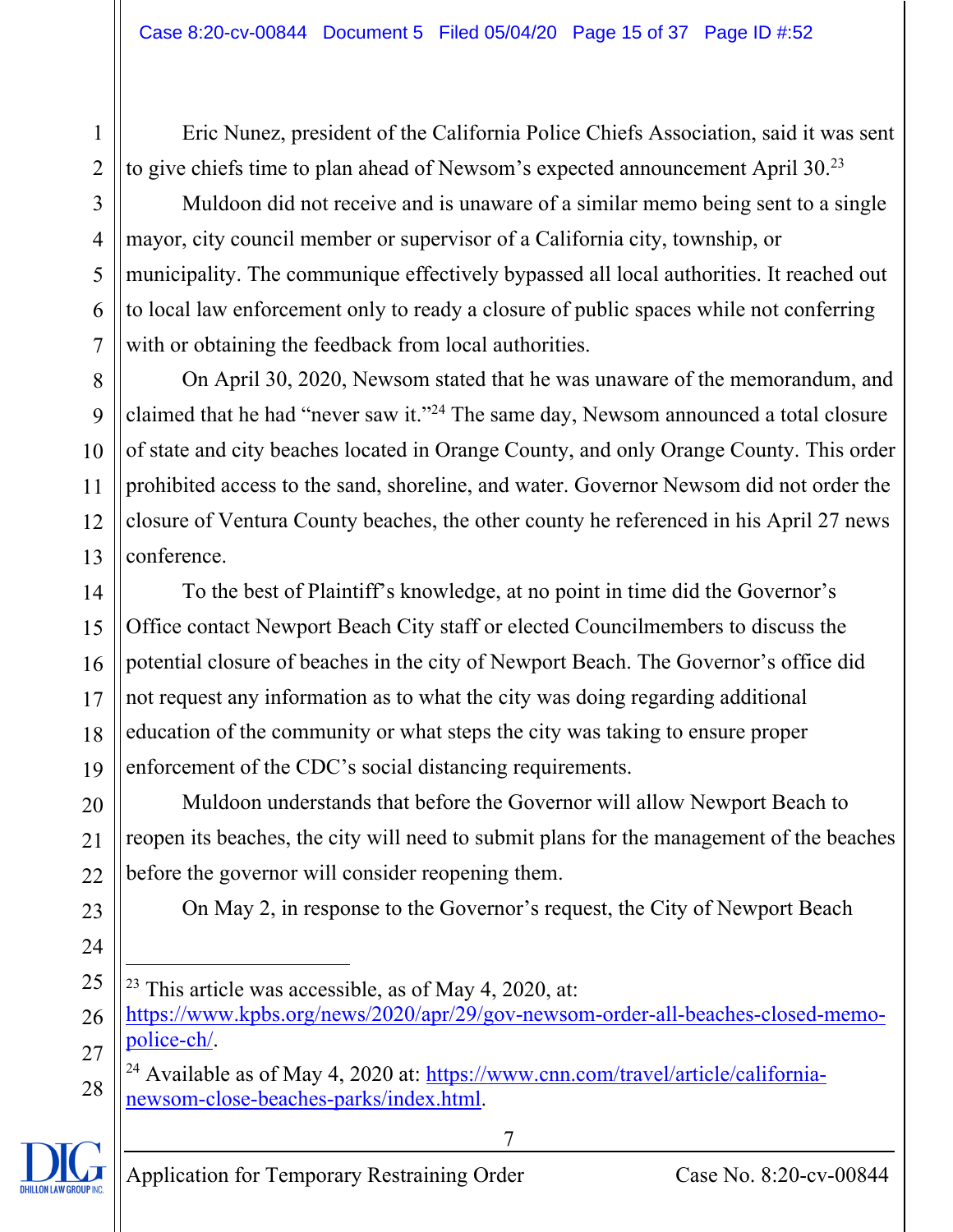submitted its plan. The Governor has still not allowed the city to reopen its beaches even though it promptly provided the Governor with the plan that the city had already commenced earlier in the week.

## **Four Separate Antibody Studies Evince a COVID-19 Death Rate More Comparable to the Common Flue than the 1918-1919 Spanish Influenza**

On April 27, 2020, a revised study released by a team at Stanford University estimated that, based on antibody tests of 3,300 people, as much as 4.16% of Santa Clara County's population (81,000 people), had already contracted COVID-19 by April 3 and 4, 2020.<sup>25</sup> Santa Clara had 39 deaths as of April 4, 2020<sup>26</sup> out of a county population of  $1,927,852.<sup>27</sup>$  This means that the death rate of those who had COVID-19 is .048%.

13 14 15 16 17 18 On April 10, 2020, Los Angeles County had 8,430 confirmed cases 241 deaths;<sup>28</sup> on April 11, 2020, Los Angeles County had 8,873 cases and 265 deaths, for an approximate death rate of 2.98 percent.<sup>29</sup> On April 20, 2020, the preliminary results of a collaborative antibody study done between the University of South California and the Public Health Department of Los Angeles County were released. Based on 863 tests, researchers estimated that as many as 5.6 percent of the L.A. County's population, or

<sup>27</sup> 28  $29$  As of May 4, 2020, accessible at: http://publichealth.lacounty.gov/phcommon/public/media/mediapubdetail.cfm?unit=me dia&ou=ph&prog=media&prid=2311.



1

2

3

4

5

6

7

8

9

10

11

12

<sup>20</sup>  $25$  As of May 4, 2020, accessible at:

<sup>21</sup> https://www.medrxiv.org/content/10.1101/2020.04.14.20062463v2.full.pdf.

<sup>22</sup> 23  $^{26}$  As of May 4, 2020, accessible at: https://www.santaclaraca.gov/i-want-to/stayinformed/newsroom/coronavirus-updates/archived-covid-19-news-updates.

<sup>&</sup>lt;sup>27</sup> https://www.census.gov/quickfacts/fact/table/santaclaracountycalifornia/PST045219

<sup>24</sup>  $28$  As of May 4, 2020, accessible at:

<sup>25</sup> 26 http://publichealth.lacounty.gov/phcommon/public/media/mediapubdetail.cfm?unit=me dia&ou=ph&prog=media&prid=2309.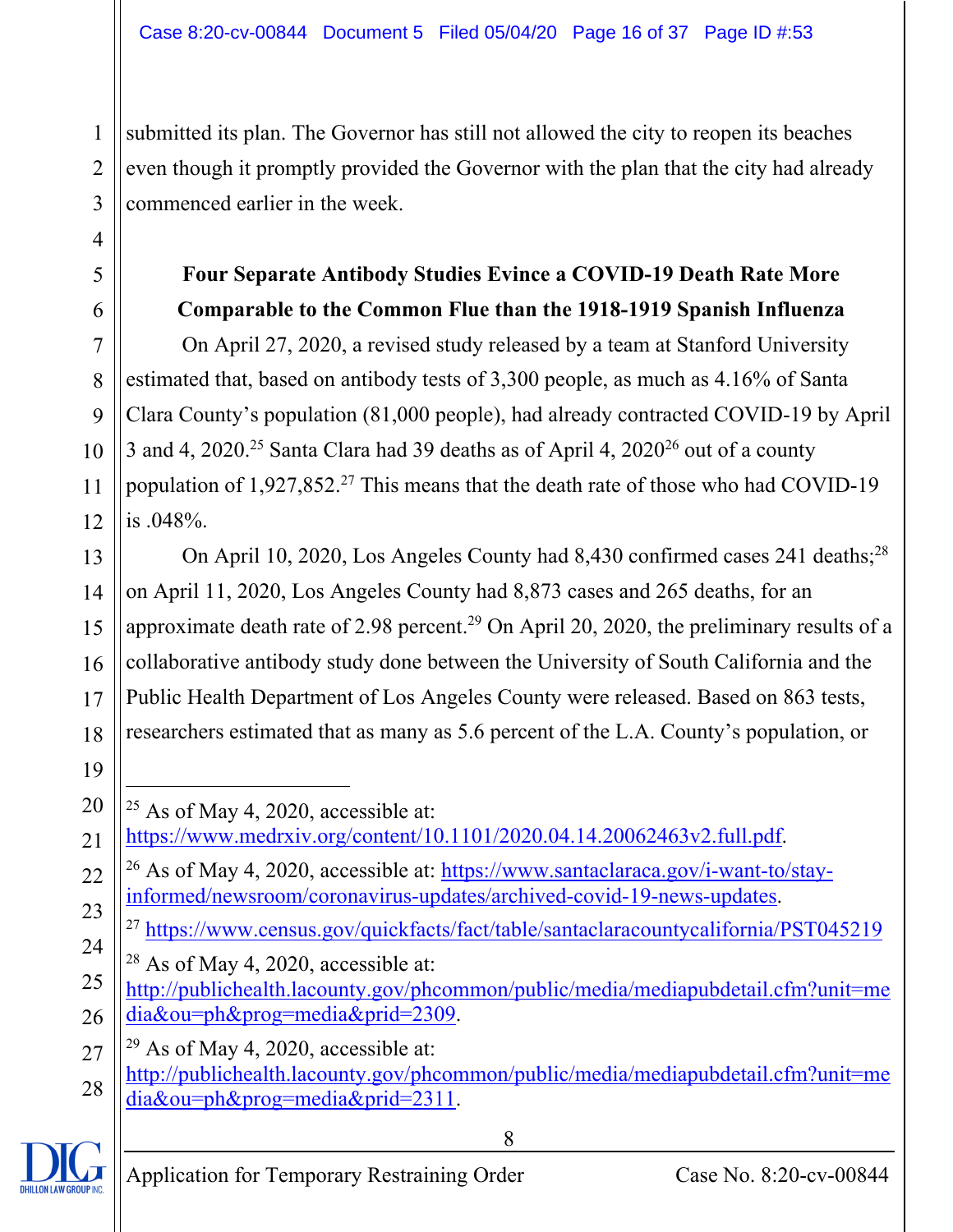9 1 2 3 4 5 6 7 8 9 10 11 12 13 14 15 16 17 18 19 20 21 22 23 24 25 26 27 28 442,000, already had COVID-19 on April 10 and 11.30 A similar antibody test in and by New York City showed that 21 percent of the population  $(1,763,737)$  were infected with COVID-19.<sup>31</sup> With the current number of confirmed deaths  $(12,571)$ ,<sup>32</sup> the putative death rate is 0.71 percent. A similar antibody study by Miami-Dade County told a similar story: the confirmed number of deaths  $(1,268)^{33}$  divided by the estimated number of infections  $(221,000)^{34}$  gave a putative death rate of .57 percent. Each of these studies indicates that the COVID-19 mortality rate falls significantly short of those associated with other epidemics, including the 1917-1918 Spanish Flu, believed to have caused at least 2.5 percent of the infected to die.35 **Orange County's COVID-19 Actual Death Rate is Five Times Lower than the California Death Rate and is Lower than Other Counties whose Beaches were Left Open**  30 As of May 4, 2020, accessible at: http://www.publichealth.lacounty.gov/phcommon/public/media/mediapubhpdetail.cfm? prid=2328. <sup>31</sup> As of May 4, 2020, accessible at: https://www.nytimes.com/2020/04/23/nyregion/coronavirus-antibodies-test-ny.html. The estimated population of NYC is 8,398,748 as of July 1, 2018 per https://www.census.gov/quickfacts/newyorkcitynewyork. 32 As of May 4, 2020, accessible at: https://www1.nyc.gov/site/doh/covid/covid-19 data.page. <sup>33</sup> As of May 4, 2020, accessible at: https://www.miamiherald.com/news/coronavirus/article242395581.html. 34 As of May 4, 2020, accessible at: https://www.miamidade.gov/releases/2020-04-24 sample-testing-results.asp.  $35$  As of May 4, 2020, accessible at: https://www.ncbi.nlm.nih.gov/pmc/articles/PMC3291398/.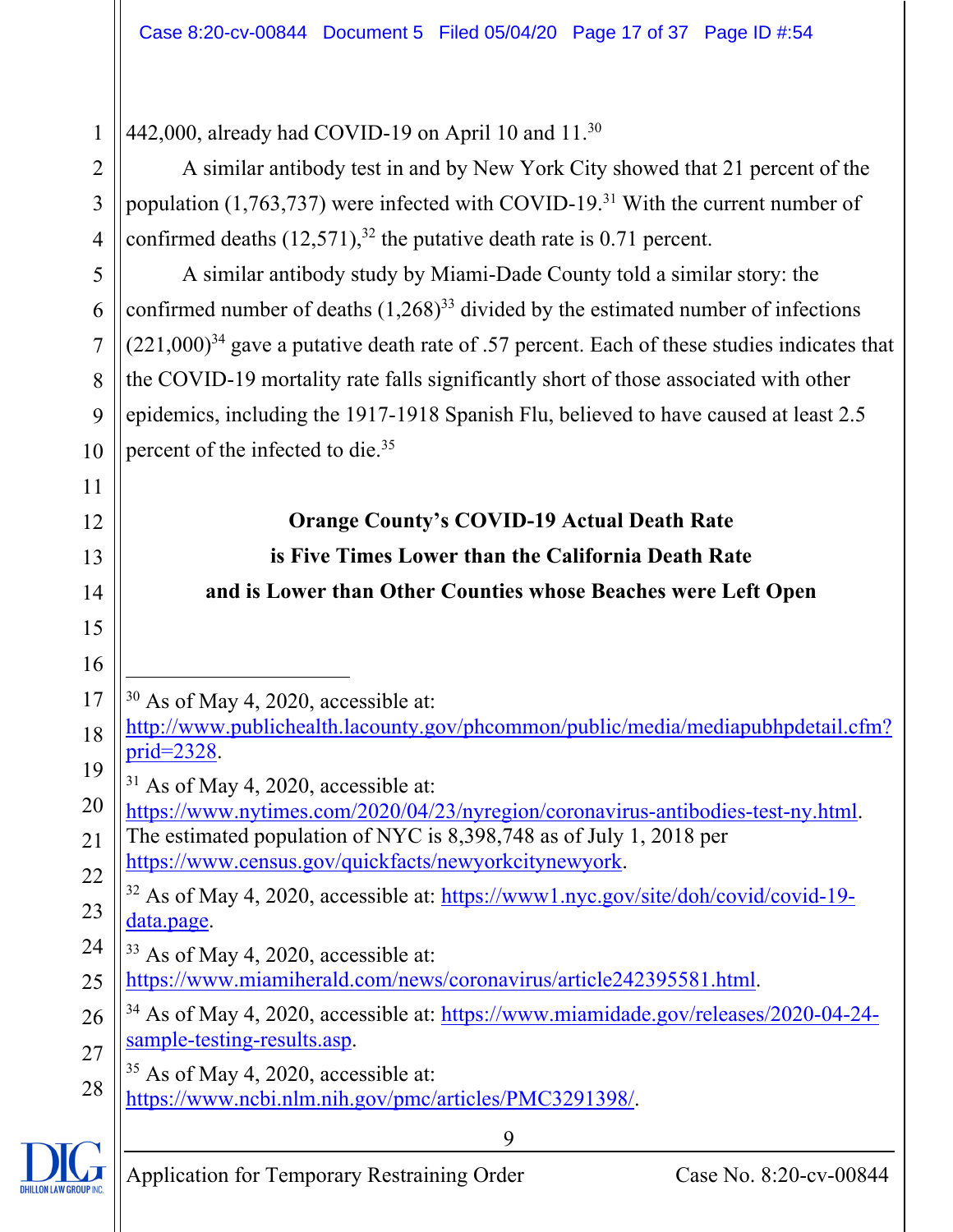As of May 3, 2020, there were a total of  $65,735$  deaths<sup>36</sup> in the United States out of a total population of 328,239,523. Based on these numbers, the United States' actual death rate due to COVID-19 is approximately .0200 percent (or 1 for every 4,993).

As of May 3, 2020, there were a total of 1,229 deaths in Los Angeles County<sup>37</sup> out of a total population of 10,039,107. Based on these numbers, the Los Angeles County's actual death rate due to COVID-19 is approximately .0122 percent (or 1 for every 8,168).

As of May 3, 2020, there were a total of 2,215 deaths<sup>38</sup> in California out of a total population of 39,512,223. Based on these numbers, the California's actual death rate due to COVID-19 is approximately .0056 percent (or 1 for every 17,838).

As of May 3, 2020, there was a total of 138 coronavirus deaths in San Diego County<sup>39</sup> out of a total population of 3,338,330. Based on these numbers, the San Diego County's actual death rate as a result of COVID-19 is approximately .0041 percent (or 1 for every 24,190).

15 16 17 18 As of May 3, 2020, there was a total of 19 coronavirus deaths<sup>40</sup> in Ventura County out of a total population of 846,006. Based on these numbers, the Ventura County's actual death rate as a result of COVID-19 is approximately .0022 percent (or 1 for every 44,527).

1

2

3

4

5

6

7

8

9

10

11

12

13

14

- 36 As of May 4, 2020, accessible at: https://www.cdc.gov/coronavirus/2019-ncov/casesupdates/cases-in-us.html.
- 24  $37$  As of May 4, 2020, accessible at: http://www.publichealth.lacounty.gov/media/Coronavirus/.
- 25 38 As of May 4, 2020, accessible at: https://covid19.ca.gov/.
- 26 27  $39$  As of May 4, 2020, accessible at: https://www.arcgis.com/apps/opsdashboard/index.html#/96feda77f12f46638b984fcb1d 17bd24.

10

28 40 As of May 4, 2020, accessible at: https://www.vcemergency.com/.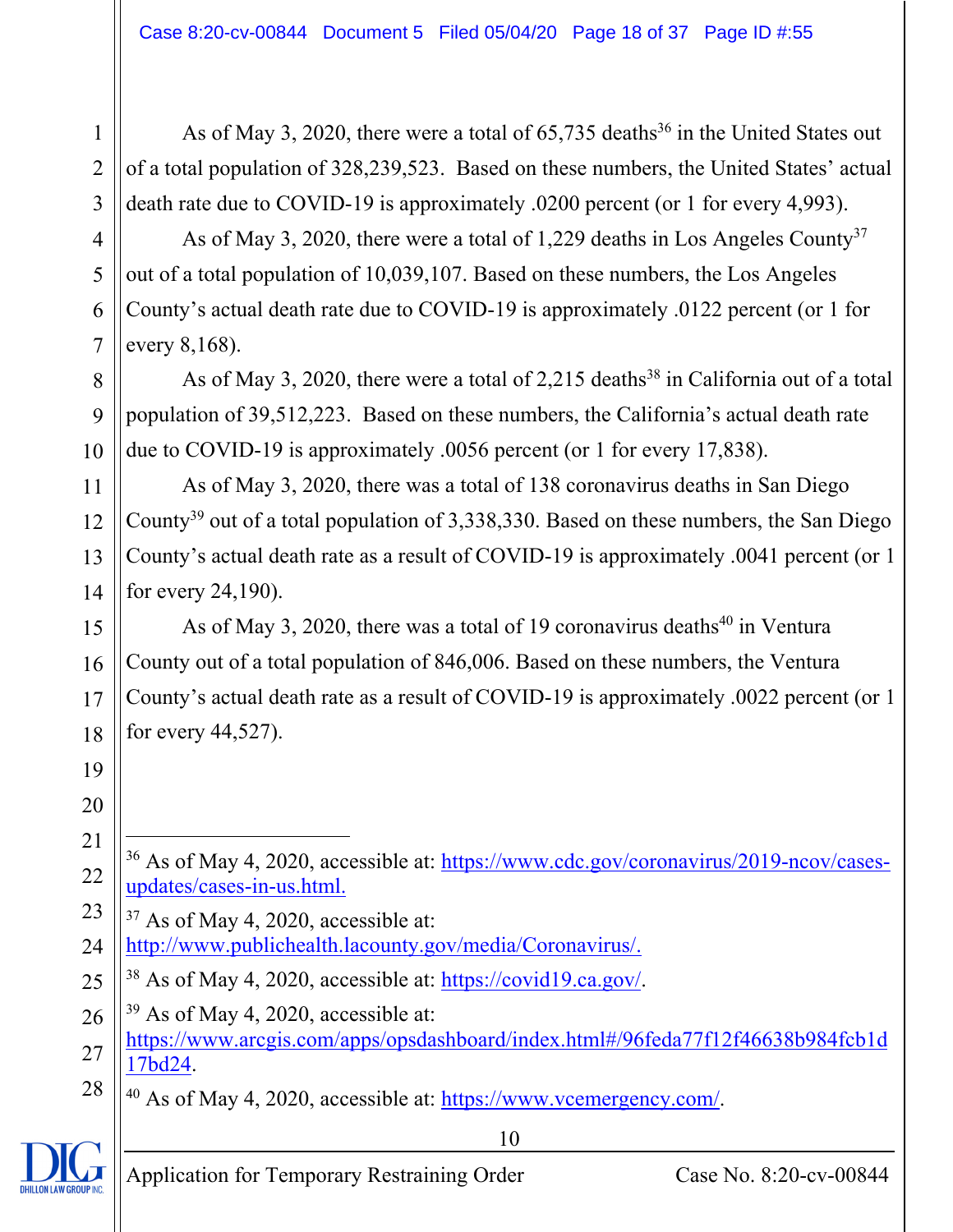As of May 3, 2020, there was a total of 52 deaths in Orange County<sup>41</sup> out of a total population of 3,175,692. Based on these numbers, the Orange County's actual death rate as a result of COVID-19 is approximately .0016 percent (or 1 for every 61,071).

## **The Closure of Public Beaches has no Logical, Much Less Scientific Nexus to the Goal of Suppressing Transmission and Death from COVID-19**

Studies and health data show that the closure of public beaches would not only be of no benefit to preventing the transmission of COVID-19 or death from it, it could actually be detrimental to such efforts.

11 12 13 14 15 16 17 18 First, open air and sunlight (whether the mechanism of action is UV radiation or thermal energy) reduce the likelihood of transmission; the open air seemingly dissipates viruses to a negligible amount,<sup>42</sup> while sunlight lessens the lifetime of an infectious, viral particle.43 44 A study, conducted by Chinese scientists on COVID-19 clusters in Wuhan, showed that outdoor transmissions were few and rare.<sup>45</sup> A study on the physical-chemical structure of the SARS virus, a virus in the same family of coronaviruses as COVID-19 virus, showed that prolonged exposure to UV radiation resulted in the destruction of viral particles.<sup>46</sup> A Department of Homeland Security

41 As of May 4, 2020, accessible at: https://occovid19.ochealthinfo.com/coronavirus-inoc.

21 22  $42$  As of May 4, 2020, accessible at: https://www.medrxiv.org/content/10.1101/2020.04.04.20053058v1.

- 23 24  $43$  As of May 4, 2020, accessible at: https://www.sciencedirect.com/science/article/pii/S016609340400179X (similar
- 25 coronavirus, the one that causes the SARS outbreak, is vulnerable to UV radiation).
- 26 27 44 As of May 4, 2020, accessible at: https://www.newsweek.com/sunlight-killscoronavirus-scientist-1500012.

<sup>45</sup> *See*, *supra*, n.35.

<sup>46</sup> *See*, *supra*, n.36.



28

1

2

3

4

5

6

7

8

9

10

19

20

11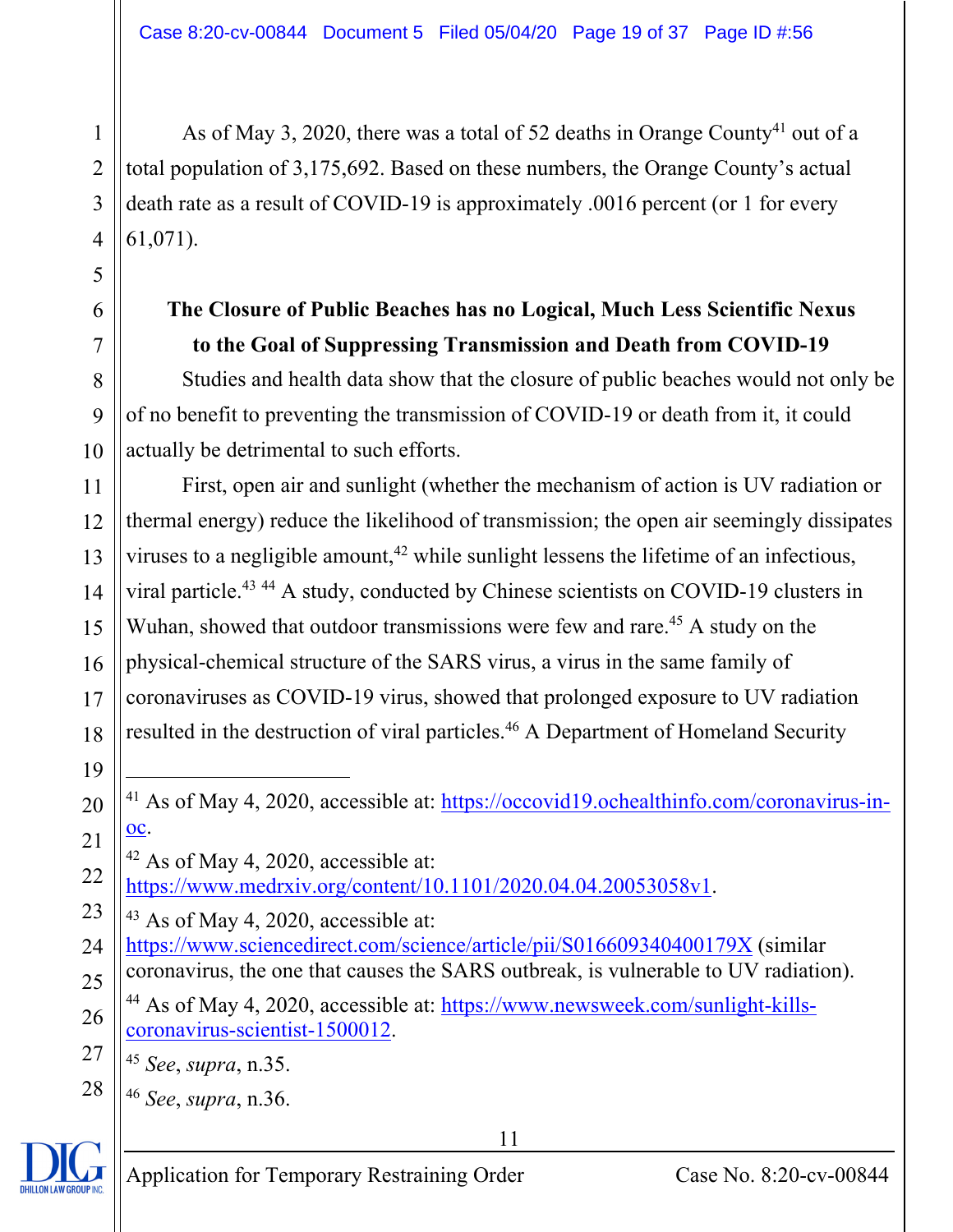official revealed that the preliminary results from a study showed that sunlight and high temperatures could destroy a COVID-19 viral particle within minutes.<sup>47</sup>

2 3 4

5

6

7

8

15

16

17

18

19

20

21

24

25

1

Second, COVID-19 seems to most severely affect those with underlying medical issues. The lack of access to fresh air, sunlight, exercise and social companionship (even from six feet away) can be detrimental, if not downright deadly, to the physical and psychological health of people.<sup>48</sup> Substance abuse relapse, lower immune system response, and higher risks for other medical conditions leaves one more vulnerable to COVID-19 transmission, infection, and death.<sup>49</sup>

9 10 11 12 13 14 Third, Southern California cities with closed beaches—Malibu, Manhattan Beach, Santa Monica, Redondo Beach, Venice Beach, Long Beach, Hermosa Beach, Marina Del Ray—had *higher* confirmed COVID-19 cases (all more than 116 per 100,000, some more than 200 per 100,000) than the ones with open beaches—Dana Point, 68.22 per 100,000, San Clemente, 68.80 per 100,000, Huntingdon Beach, 88.93 per 100,000, Newport Beach, 107.82 per 100,000.50

Finally, official health bodies do not recommend the closure of public spaces and or the implementation of major, internal travel restrictions. For example, the CDC's official mitigation guidelines for COVID-19 make no mention of closing public parks

22 23 <sup>47</sup> As of May 4, 2020, accessible at: https://www.reuters.com/article/us-healthcoronavirus-trump/sunlight-heat-and-humidity-weaken-coronavirus-u-s-official-saysidUSKCN2253SA.

- 48 City Council meeting with video showing discussions with doctors at Hoag Hospital about observing increase in at 11:55-12:10, available as of May 4, 2020 at: http://newportbeach.granicus.com/MediaPlayer.php?view\_id=44&clip\_id=3477.
- 26 27 49 As of May 4, 2020, accessible at: https://www.cdc.gov/coronavirus/2019-ncov/needextra-precautions/groups-at-higher-risk.html.
- 28 <sup>50</sup> *See* chart, available as of May 4, 2020 at 18:28-19:57, http://newportbeach.granicus.com/MediaPlayer.php?view\_id=44&clip\_id=3477.

**HILLON LAW GROUP INK**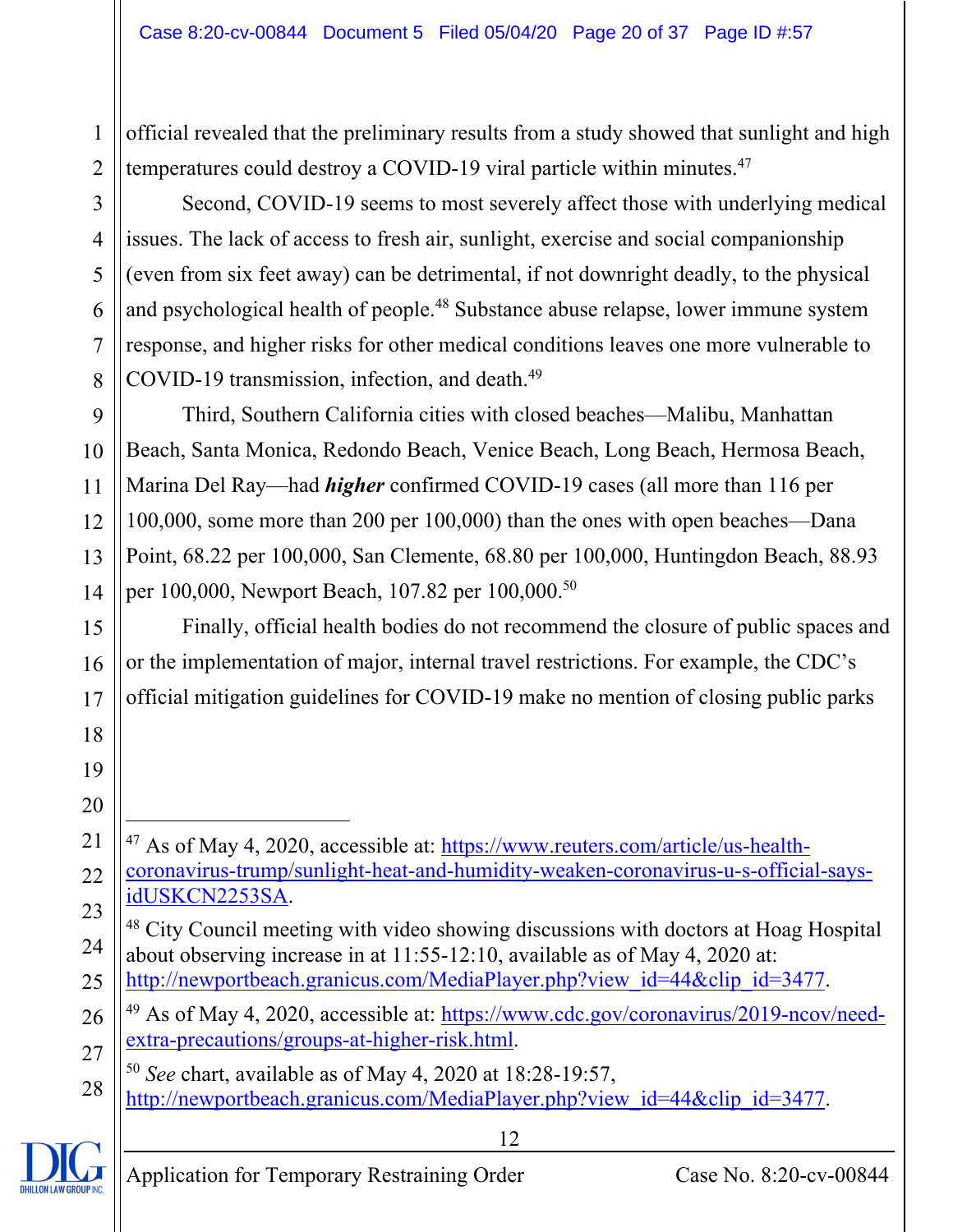2 3 or breaches.51 WHO and European CDC guidelines also advise against "internal travel restrictions" during a pandemic because they have little effect on reducing transmission, while imposing huge social and economic costs.<sup>52</sup>

#### **LEGAL STANDARD**

A temporary restraining order preserves the status quo and prevents irreparable harm until a hearing may be held on a preliminary injunction application. *See Granny Goose Foods, Inc. v. Brotherhood of Teamsters & Auto Truck Drivers*, 415 U.S. 423, 439 (1974). A temporary restraining order may be issued without providing the opposing party an opportunity to be heard where "specific facts in an affidavit or a verified complaint clearly show that immediate and irreparable injury, loss, or damage will result to the movant before the adverse party can be heard in opposition," and "the movant's attorney certifies in writing any efforts made to give notice and the reasons why it should not be required." Fed. R. Civ. P. 65(b)(1).

The standards for issuing a temporary restraining order and a preliminary injunction are the same. *See, e.g.*, *Stuhlbarg Int'l Sales Co., Inc. v. John D. Brush & Co., Inc.*, 240 F.3d 832, 839 n.7 (9th Cir. 2001). The Ninth Circuit has established two

13

1

4

5

6

7

8

9

10

11

12

13

14

15

16

17

18

19

<sup>51</sup> As of May 4, 2020, accessible at: https://www.cdc.gov/coronavirus/2019 ncov/downloads/community-mitigation-strategy.pdf.

<sup>21</sup> 22 <sup>52</sup> "There is limited evidence supporting the effectiveness of internal travel restrictions, and it has legal, ethical and economic implications. Although 37% of national pandemic preparedness plans of Member States have travel restriction plans as a component of

<sup>23</sup> 24 NPIs (65), the acceptability is still undetermined." World Health Organization*, Nonpharmaceutical public health measures for mitigating the risk and impact of epidemic* 

<sup>25</sup> *and pandemic influenza*, at p. 71, accessible as of May 4, 2020 at: https://apps.who.int/iris/bitstream/handle/10665/329438/9789241516839-eng.pdf?ua=1;

<sup>26</sup> 27 28 *see also* European Centre for Disease Prevention and Control, *Public Health Measures for Influenza Pandemics*, p. 9, § 12 ("Internal travel restrictions [have] minor delaying effect[s and] [m]assive [costs and risks], including social disruption.").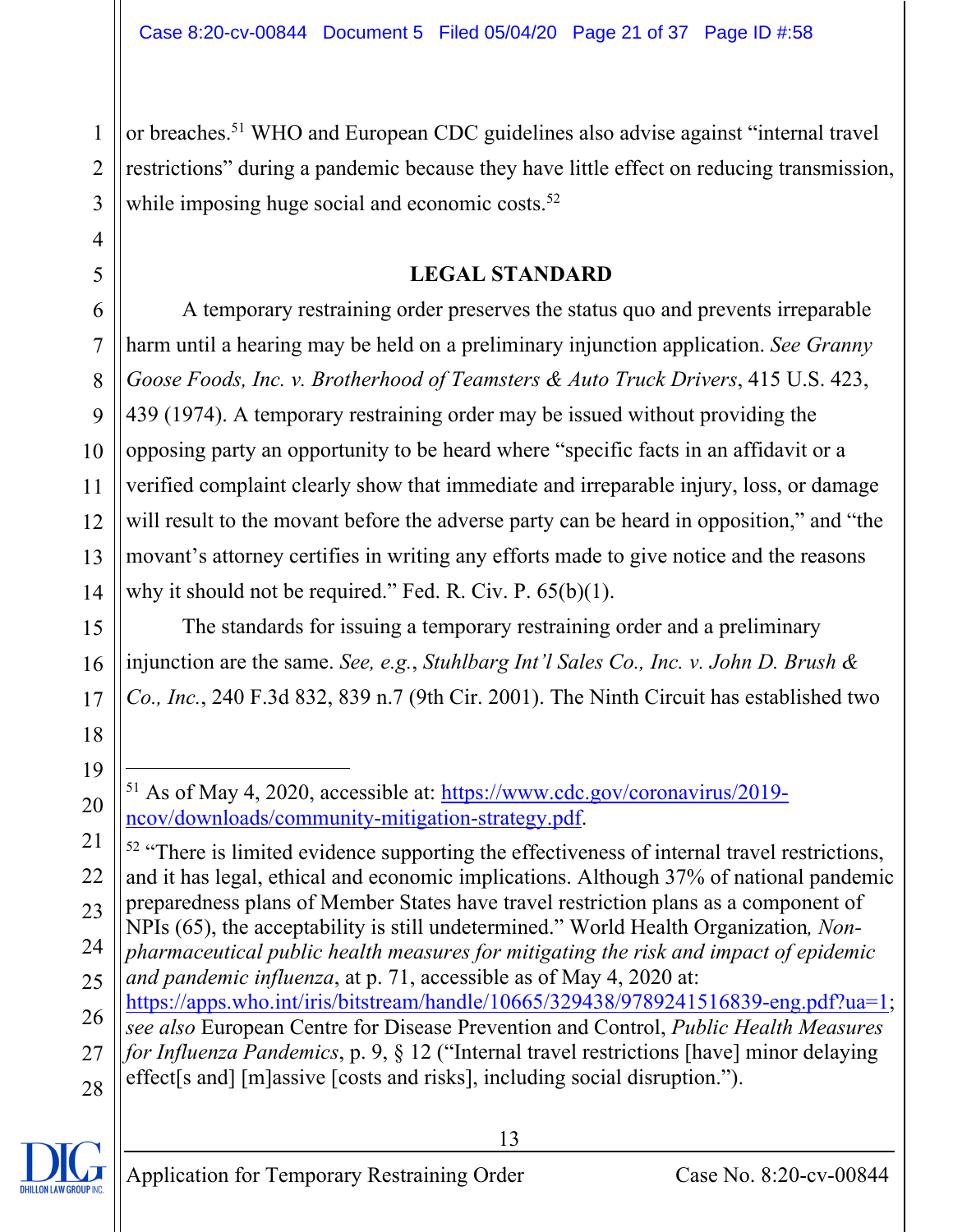1 2 3 4 5 6 7 8 9 10 11 sets of criteria for evaluating a request for injunctive relief. *Earth Island Inst. v. United States Forest Serv*., 351 F.3d 1291, 1297 (9th Cir. 2003). Under the "traditional" criteria, a plaintiff must show (1) a strong likelihood of success on the merits, (2) a likelihood of irreparable injury to plaintiff if preliminary relief is not granted, (3) a balance of hardships favoring the plaintiff, and (4) advancement of the public interest. *See, e.g.*, *Winter v. Natural Res. Def. Council, Inc.*, 555 U.S. 7, 20 (2008). Alternatively, a temporary restraining order or preliminary injunction may be appropriate when a movant raises "serious questions going to the merits" and the "balance of hardships tips sharply in the plaintiff's favor," provided that the plaintiff is able to show there is a likelihood of irreparable injury and that the injunction is in the public interest. *All. for Wild Rockies v. Cottrell*, 632 F.3d 1127, 1131 (9th Cir. 2011).

12 13 14 15 16 17 In recent weeks, some Courts have relied on *Jacobson v. Commonwealth of Massachusetts*, 197 U.S. 11 (1905) when reviewing government actions during the coronavirus pandemic, arguing that during a state of emergency substantial deference is owed to executive actions. *See In re Abbott*, No. 20-50264, 2020 WL 1685929, at \*1 (5th Cir. Apr. 7, 2020) (holding that the district court erred by failing to consider *Jacobson* when issuing a temporary restraining order to ensure access to abortion).

18 19 20 21 22 23 24 25 26 27 Here, *Jacobson* is inapposite to the beach closure context. In *Jacobson*, the Supreme Court upheld a conviction under a Massachusetts statute that criminalized the defendant's failure to vaccinate himself from smallpox, despite the defendant's assertion that the statute violated his Fourteenth Amendment rights. *Jacobson*, 197 U.S. at 12. *Jacobson* was decided *decades* before the First Amendment was held to apply to the States by incorporation. *Gitlow v. New York*, 268 U.S. 652 (1925) (Free Speech Clause); *De Jonge v. Oregon*, 299 U.S. 353, 365 (1937) (Free Assembly Clause); *Edwards v. South Carolina*, 372 U.S. 229 (1963) (Right to Petition). As such, *Jacobson* does not, and could not, control this Court's analysis of Muldoon's First Amendment and other constitutional claims.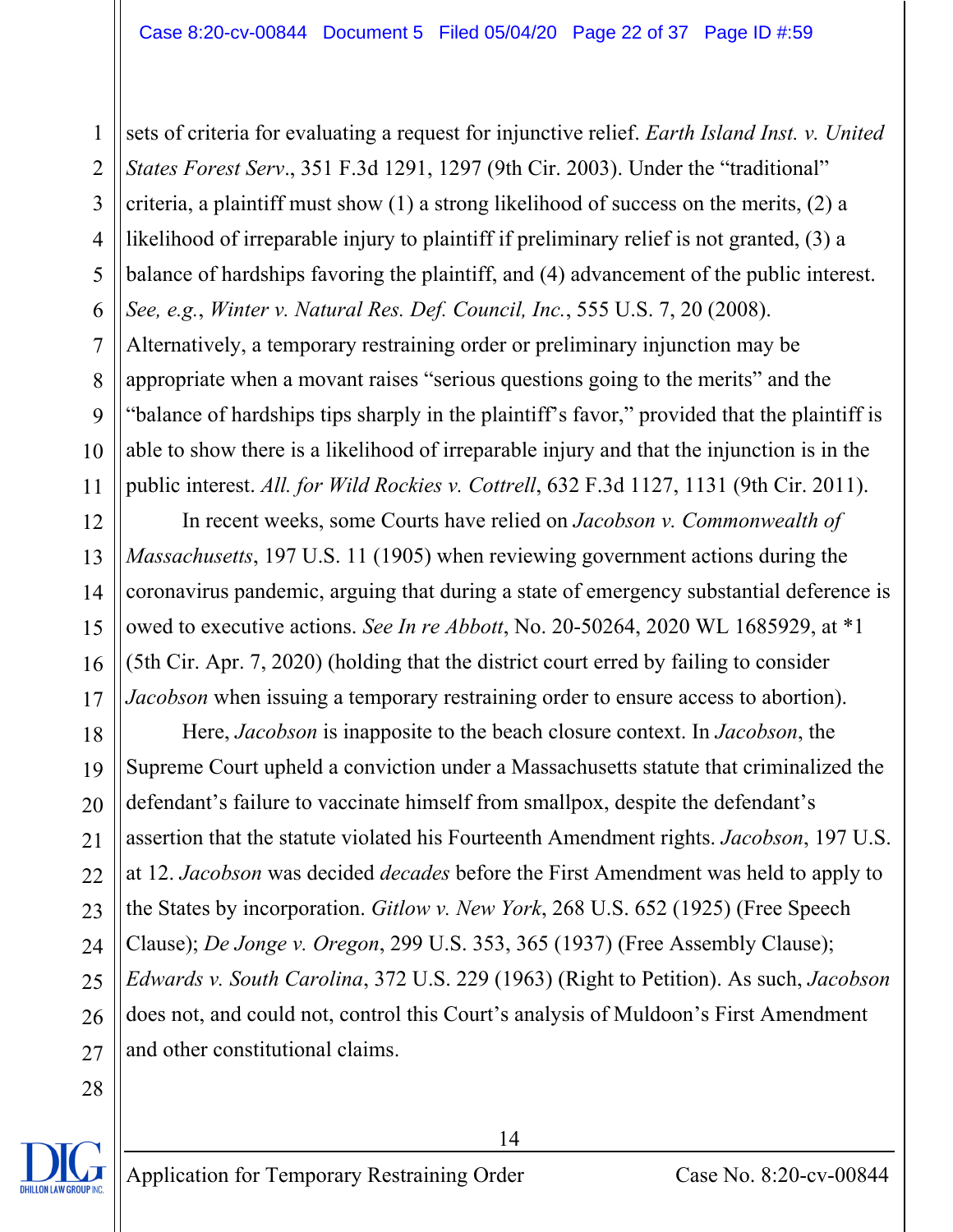During the 115 years since *Jacobson* was decided, the Supreme Court has developed a substantial and durable body of case law establishing, unequivocally, that a state's infringement of fundamental rights enshrined by the First Amendment to the U.S. Constitution are subject to the most rigorous from of judicial scrutiny: strict scrutiny. *See, e.g.*, *New York Times Co. v. United States*, 403 U.S. 713, 717 (1971) ("The word 'security' is a broad, vague generality whose contours should not be invoked to abrogate the fundamental law embodied in the First Amendment."). The Court should not abandon this analysis here, for the first time.

9 10 11 12 13 14 15 16 17 18 Even under *Jacobson*, however, government action is still rendered unconstitutional if it "has no real or substantial relation to those objects, or is, beyond all question, a plain, palpable invasion of rights secured by the fundamental law." *Jacobson*, 197 U.S. at 31; *see also Robinson v. Marshall*, No. 2:19CV365-MHT, 2020 WL 1847128 (M.D. Ala. Apr. 12, 2020) (granting temporary restraining order to abortion providers) (appeal pending). For the reasons set forth below, Defendants cannot meet even the more deferential standard applied in *Jacobson*; their indefinite and total ban on accessing Orange County beaches is beyond all question, a plain, palpable invasion of fundamental rights protected by the First and Fourteenth Amendments and the California Constitution's liberty and waterways access rights.

22 23 Muldoon seeks by this motion a return to the status quo ante, that is the status of the beaches of Orange County being open to the public prior to the Governor's unlawful April 30, 2020 order, and an order that these beaches not be closed again by the Governor until such time as a full hearing is held on a preliminary injunction concerning these issues.

Defendants have shown by their actions a willingness to ignore and to violate the fundamental civil rights of California residents. Their actions described herein are persistent and capable of repetition unless they are enjoined by this Court. The supreme court has "recognized an exception to the general [mootness] rule in cases that are "capable of repetition, yet evading review."" *Murphy v. Hunt*, 455 U.S. 478, 482, 102 S.

15



1

2

3

4

5

6

7

8

19

20

21

24

25

26

27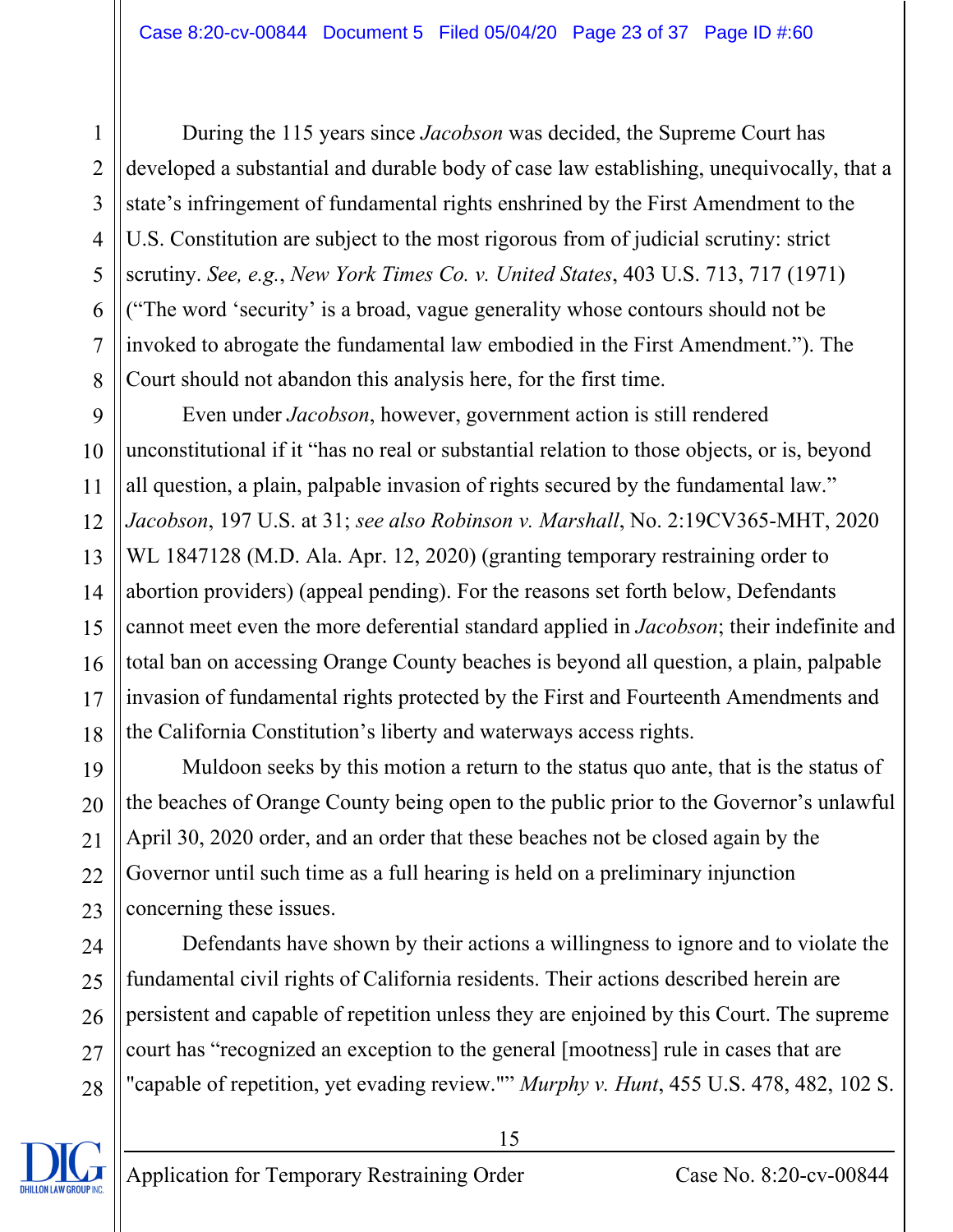Ct. 1181, 1183 (1982). As shown by the fact that the Governor and Defendants purported to close the beaches of Orange County by way of a terse directive with almost no advance notice, this action may easily be reversed and reinstated at a moment's notice. As such, the conduct in question is capable of repetition and evading review.

#### **ARGUMENT**

As Californians, respect and reverence for our beaches in our DNA, so much so that we enshrined public beach access into our state Constitution Gavin Newsom, October 10, 2019 when signing AB 1680.

### **I. PLAINTIFF IS ENTITLED TO TEMPORARY AND PRELIMINARY INJUNCTIVE RELIEF**

**A. There Is a Strong Likelihood That Plaintiff Will Succeed in Proving His Claims on Multiple Constitutional Grounds** 

# **1. A Complete Closure of Orange County Beaches is a Violation of the Fundamental Right to Travel**

 As Plaintiff's first cause of action, he asserts factual and as-applied challenges pursuant to 42 U.S.C. Section 1983 on the grounds that the Governor's Directive closing all Orange County beaches violates the Due Process Clause of the Fourteenth Amendment of the U.S. Constitution, implicating the fundamental right to travel.

 Under the Due Process Clause of the Fourteenth Amendment, no State shall "deprive any person of life, liberty, or property, without due process of law." The fundamental liberties protected by this Clause include most of the rights enumerated in the Bill of Rights." *Obergefell v. Hodges*, 135 S. Ct. 2584, 2597 (2015). In addition, these liberties extend to certain personal choices central to individual dignity and autonomy, including intimate choices that define personal identity and beliefs. *Id*. at 2597.

28 The Supreme Court has acknowledged the right to travel as a fundamental constitutional liberty protected by the Due Process Clause. The "right to travel is a part

1

2

3

4

5

6

7

8

9

10

11

12

13

14

15

16

17

18

19

20

21

22

23

24

25

26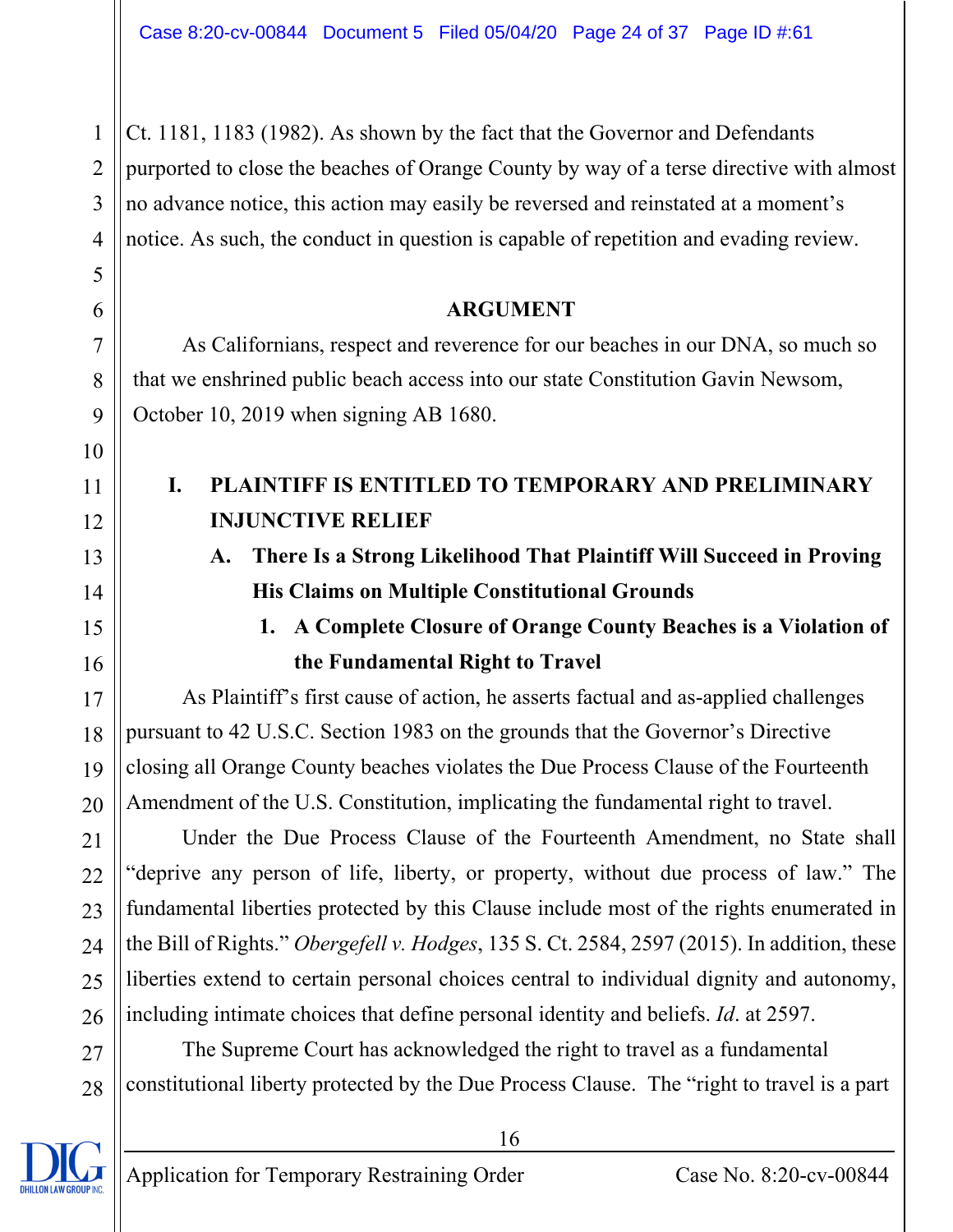2 3 4 5 6 7 8 of the liberty of which the citizen cannot be deprived without the due process of law under the Fifth Amendment." *Kent v. Dulles*, 357 U.S. 116, 126(1958). "It may be as close to the heart of the individual as choice of what he eats, or wears, or reads. Freedom of movement is basic in our scheme of values." *Kent*, 357 U.S. at 126. The "right to travel is an unconditional personal right, a right whose exercise may not be conditioned." *Dunn v. Blumstein*, 405 U.S. 330, 341 (1972). The "[f]reedom of movement is kin to the right of assembly and to the right of association. These rights may not be abridged." *Aptheker v. Secretary of State*, 378 U.S. 500, 520 (1964).

9 10 11 12 13 The reason that the right to travel is fundamental is because "[f]reedom of movement…is important for job and business opportunities – for cultural, political, and social activities–for all the commingling which gregarious man enjoys." *Aptheker*, 378 U.S. at 519-520. The "right to travel is an unconditional personal right, a right whose exercise may not be conditioned." *Dunn v. Blumstein*, 405 U.S. 330, 341 (1972).

14 15 16 17 18 19 20 The fundamental right to travel may not be restricted because California is presently under a state of emergency and Defendants assert that travel must be restricted for the public's safety. *See Aptheker*, 378 U.S. at 520 ("Those with the right of free movement use it at times for mischievous purposes. But that is true of many liberties we enjoy. We nevertheless place our faith in them, and against restraint, knowing that the risk of abusing liberty so as to give rise to punishable conduct is part of the price we pay for this free society.").

 In this instance, there can be no question that the State Order the Governor's Directive mandating the immediate and indefinite closure of all Orange County beaches has denied Plaintiff the right to travel to, travel from, and travel along the beaches of Orange County, in violation of his fundamental right to move freely and in violation of the Due Process Clause of the Fourteenth Amendment.

26 27 28 As the courts have articulated, the right to travel is in part important because it allows for cultural and social activities, and commingling. It is also important for economic reasons and livelihood, including fishing. By necessary extension, the right to



21

22

23

24

25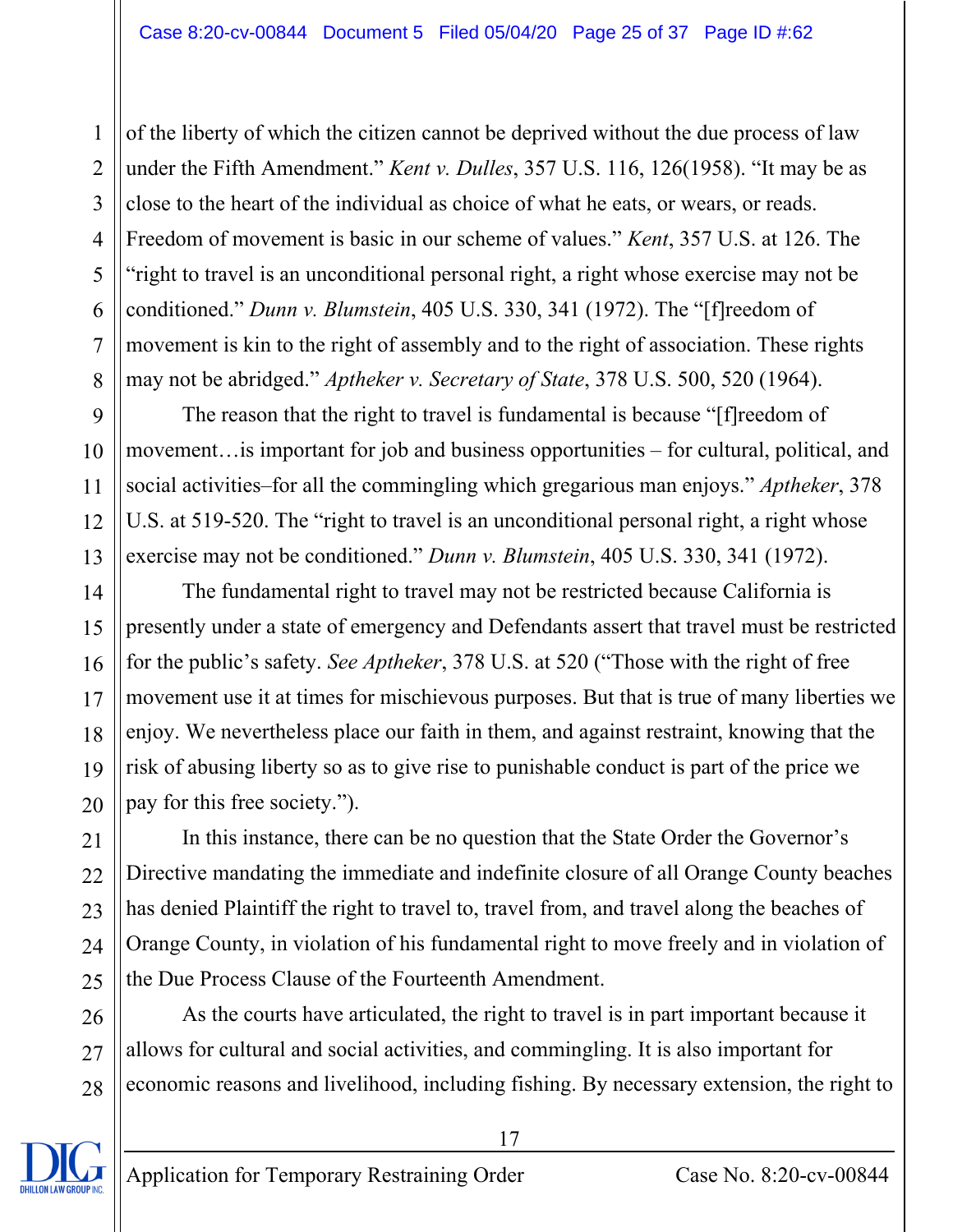2 3 4 travel would be rendered useless if citizens are not free to travel *somewhere.* By denying citizens the right to travel to, travel from, and travel along the beach, the Governor's Order closing the beaches runs afoul of the constitutionally enshrined right to travel.

5 6 7 8  $\mathbf Q$ 10 11 12 13 14 15 16 17 18 19 20 Under the compelling state interest test, the government must prove that there is a "clear showing that the burden imposed is necessary to protect a compelling and substantial governmental interest." *Dunn* at 341. The *Dunn* Court held that to prove that there is a substantial government interest, the government "cannot choose means that unnecessarily burden or restrict constitutionally protected activity," that a statute must be "drawn with precision," and "must be tailored to serve their legitimate objectives." *Dunn* at 343.In this instance, the burden imposed by mandating full closure of the beaches it not necessary to serve the purported interest of combating the virus, as there are lesser measures that can be taken to achieve the same goal. Instead of mandating a full closure, the Defendants could have mandated social distancing and local enforcement thereof. Defendants could have restricted groups to those that cohabitate and are thus already exposed to each other. Defendants could also impose restrictions on anyone who has shown symptoms or been around anyone showing symptoms from traveling to the beach, or closed parking lots and street parking near the beach to prevent crowds. Instead, Defendants entirely cleared the beach and denied everyone access.

Defendants have violated Muldoon's fundamental right to travel to, from and along the beach, and their violation is unduly burdensome, broadly tailored, and unnecessary and indeed unrelated to achieving any legitimate government purpose.

## **2. The Selective Closure of Orange County Beaches Violates the Equal Protection Clause**

The Governor's Directive and Defendants' enforcement thereof violate the Fourteenth Amendment, both facially and as-applied to Muldoon. The Fourteenth

18

21

22

23

24

25

26

27

28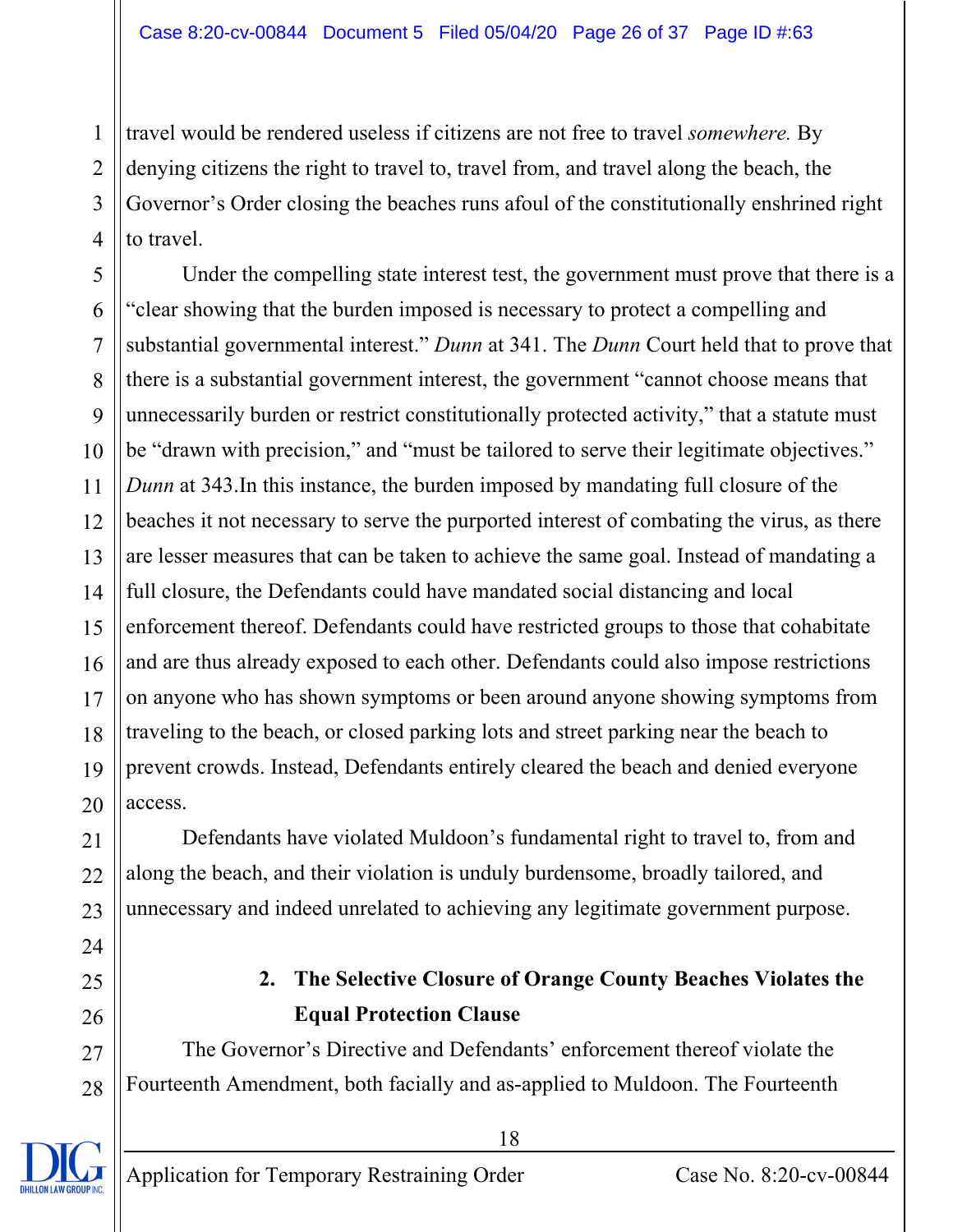1 2 3 4 5 6 7 Amendment of the Constitution provides that "[n]o State shall . . . deny to any person within its jurisdiction the equal protection of the laws." U.S. Const. amend. XIV,  $\S$  1. Equal protection requires the state to govern impartially—not draw arbitrary distinctions between individuals based solely on differences that are irrelevant to a legitimate governmental objection. *City of Cleburne, Tex. v. Cleburne Living Ctr.*, 473 U.S. 432, 446 (1985). In other words, persons similarly situated must be similarly treated.

Defendants intentionally and arbitrarily singled out Orange County beaches for complete state government mandated closure, thereby depriving Muldoon, a resident of Orange County, access to the beach, a unique and valued place for travel, recreation, assembly and leisure.

12 13 14 15 16 17 18 19 20 Defendants did not direct the closure of the beaches in any other county in the state. Those counties not subject to the mandated closure are permitted to continue using their beaches for exercise, leisure (including fishing), travel, and assembly at their discretion, so long as certain mitigation tactics such as social distancing are employed. As a result, every single Californian who visited the beach in Orange County on April 30 can visit a beach on May 1 – so long as the beach is not located in Orange County. Singling out Orange County in this manner is arbitrary and irrational on its face, and will likely serve no purpose other than to deprive Muldoon and other Orange County residents of their right to access and enjoy the beaches.

 Orange County has an effective COVID-19 death rate of 1 per 61,071 yet their beaches have been closed starting May 1, 2020 due to Governor Newsom's Order, yet just across the county boundary, there are open public beaches in San Diego County where the COVID-19 death rate is 1 per 24,190, or 2.5 times greater death rate. While Orange County Beaches are closed, beaches in Ventura County are open, even though Ventura County has a slightly higher COVID-19 death rate than Orange County.

27 28 Strict scrutiny under the Equal Protection Clause applies where, as here, the classification impinges on a fundamental right, including the right to travel and the right



8

9

10

11

21

22

23

24

25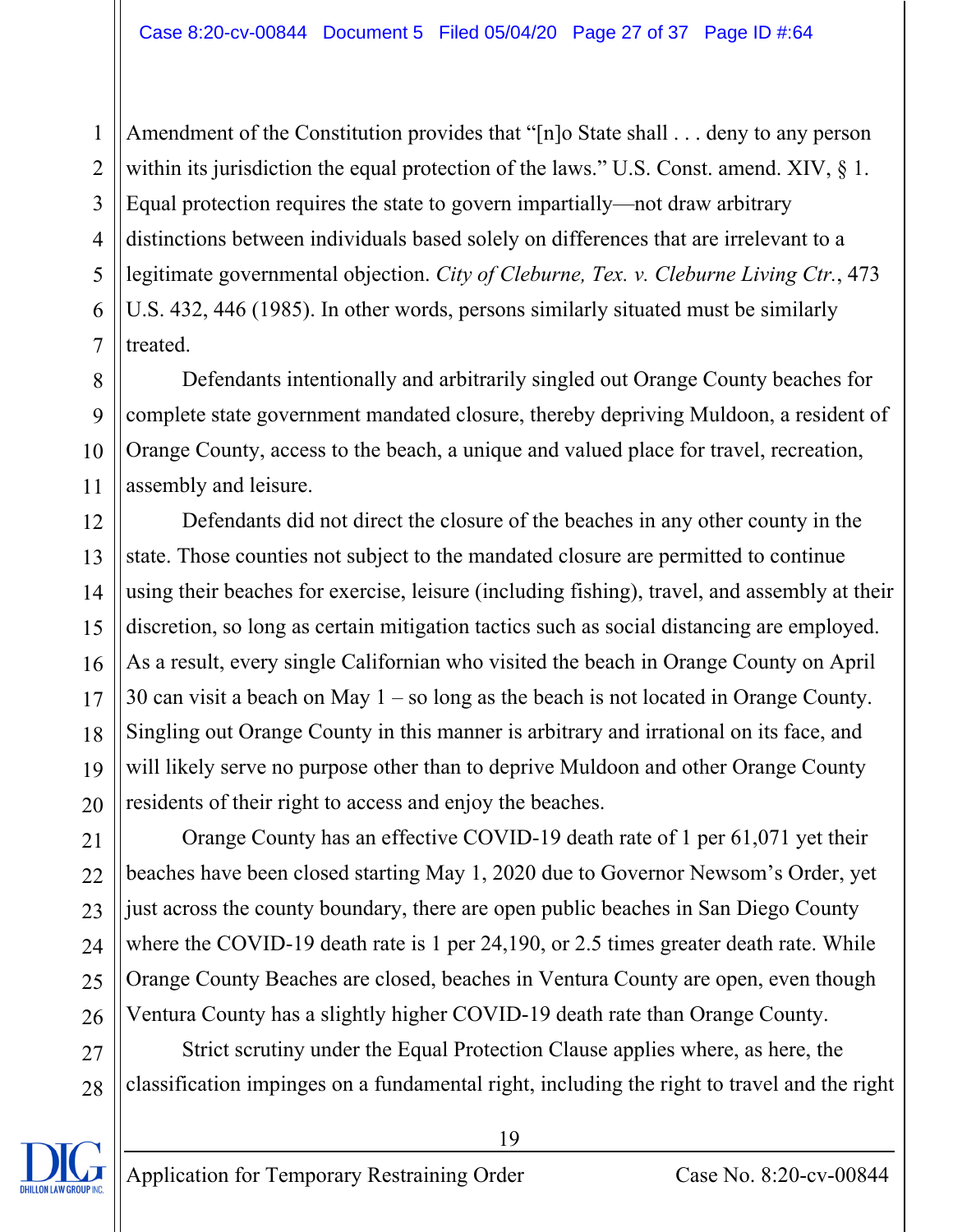1 2 3 4 5 6 7 8 to assembly, among others. *Maynard v. U.S. Dist. Court for the Cent. Dist. of California*, 701 F.Supp. 738, 742 ("When a law disadvantages a suspect class or impinges upon a 'fundamental right,' the court will examine the law by applying a strict scrutiny standard"), *aff'd sub nom. Maynard v. U.S. Dist. Court for Cent. Dist. Of California*, 915 F.2d 1581 (9th Cir. 1990). Under strict scrutiny review, the law may be justified only if it furthers a compelling government purpose, and, even then, only if no less restrictive alternative is available. (*See, e.g., Memorial Hospital*, 415 U.S. at 257- 258.)

9 10 11 12 13 14 15 16 17 Defendants cannot satisfy strict scrutiny; their arbitrary classifications are not narrowly tailored measures because Defendants have granted numerous special exemptions to their bans on public gatherings, including for purportedly "essential" businesses and activities, provided that social distancing practices are observed. Since these gatherings may be permitted, there can be no doubt that Defendants must permit Muldoon to engage in equivalent constitutionally protected activities at Orange County beaches, provided that Muldoon also adheres to the social distancing guidelines and other reasonable measures. Defendants' actions in mandating a full beach closure, as opposed to requiring mitigating steps short of a full closure, is an overbroad approach.

Further, as indicated above, Defendants could have taken less restrictive actions to address any concerns about the use of Orange County beaches, such as limiting parking lot and street parking availability, requiring that only families or people that cohabitate gather together on the beaches, or limiting the type of activities that take place there, but elected not to.

 Defendants' beach shutdown order cannot satisfy strict scrutiny, because their arbitrary classifications are not narrowly tailored measures that further compelling government interests, for the reasons stated above. As such, the Defendants' directive impermissibly violates the Equal Protection Clause.

18

19

20

21

 $22$ 

23

24

25

26

27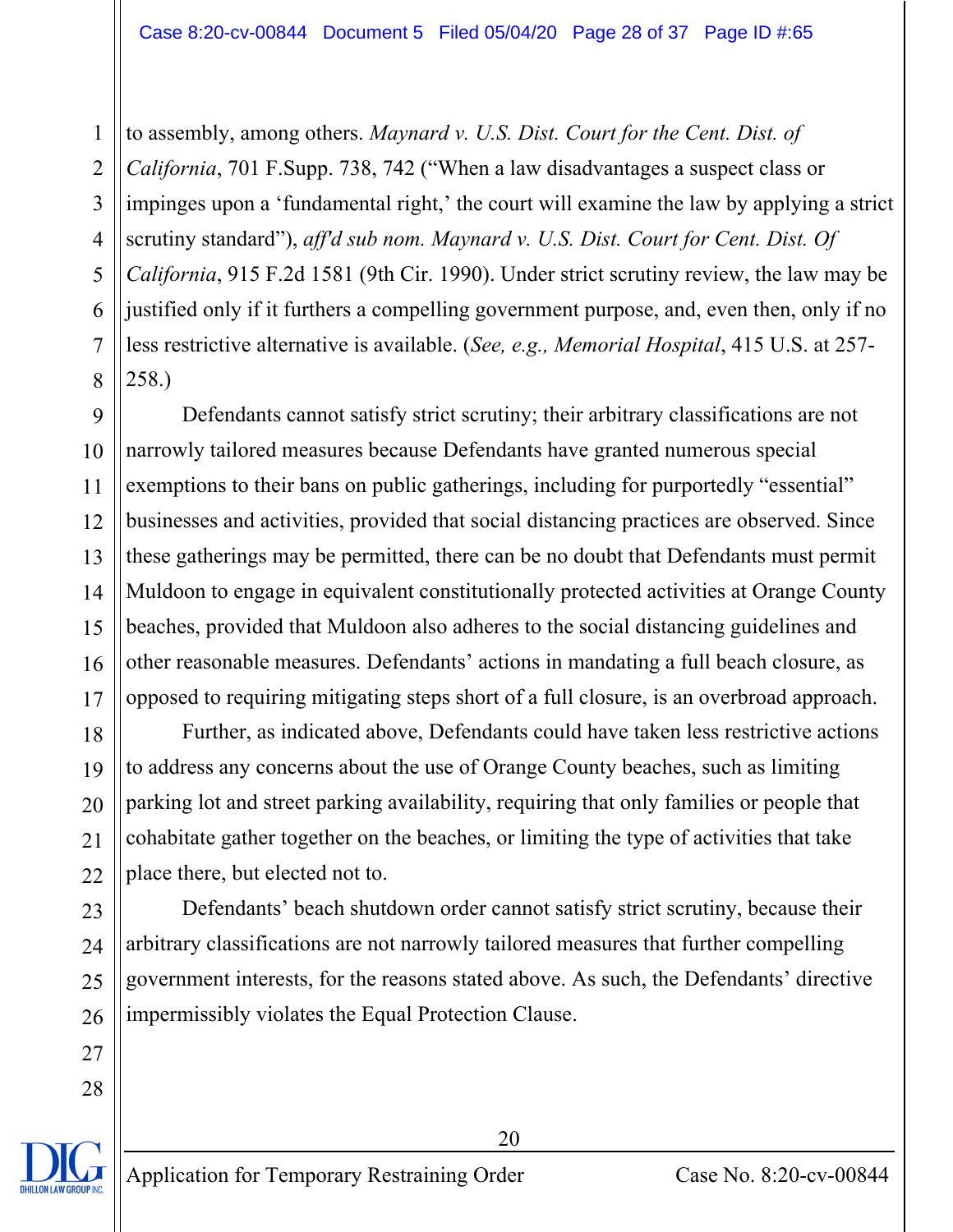# **3. The Governor's Directive Banning Access to Orange County Beaches is in Violation of the First Amendment's Right to Assembly**

As Muldoon's third cause of action, he asserts facial and as-applied challenges pursuant to 42 U.S.C. Section 1983 on the grounds that the Governor's Directive and Defendants' enforcement thereof violate the First Amendment, both facially and asapplied to Plaintiff.

8 9 10 11 12 13 14 15 "The right of free speech, the right to teach, and the right of assembly are, of course, fundamental rights." *Whitney v. California*, 274 U.S. 357, 373 (1927). The First Amendment of the Constitution protects the "right of the people peaceably to assemble." The Freedom of Assembly Clause was incorporated against the states in *De Jonge v. Oregon*, 299 U.S. 353 (1937). The California Constitution also protects the right to freely assemble. *See, e.g.*, Cal. Const. art. 1, § 3; *People v. Chambers*, 22 Cal. App 2d 687, 706 (1937) ("laws should not infringe upon our guaranteed freedom of speech and lawful assembly.").

16 17 18 19 20 When a government practice restricts fundamental rights, it is subject to "strict scrutiny" and can be justified only if it furthers a compelling government purpose and, even then, only if no less restrictive alternative is available. *See, e.g.*, *San Antonio Indep. Sch. Dist. v. Rodriguez*, 411 U.S. 1, 16-17 (1973); *Dunn v. Blumstein*, 405 U.S. 330 (1972).

21 22 23 24 25 26 27 By denying Muldoon the ability to access public beaches, whether to gather with others or organize a rally, Defendants violate the Freedom of Assembly Clause. Defendants also cannot meet the no-less-restrictive-alternative test. The CDC's social distancing guidelines are appropriate to limit the spread of COVID-19. An outright ban on public gatherings for the purpose political demonstration, rally, or protest, while at the same time allowing a myriad of activities that are deemed critical by the State Health Officer, but which do possess the special constitutional protections conferred by

28

1

2

3

4

5

6

7

21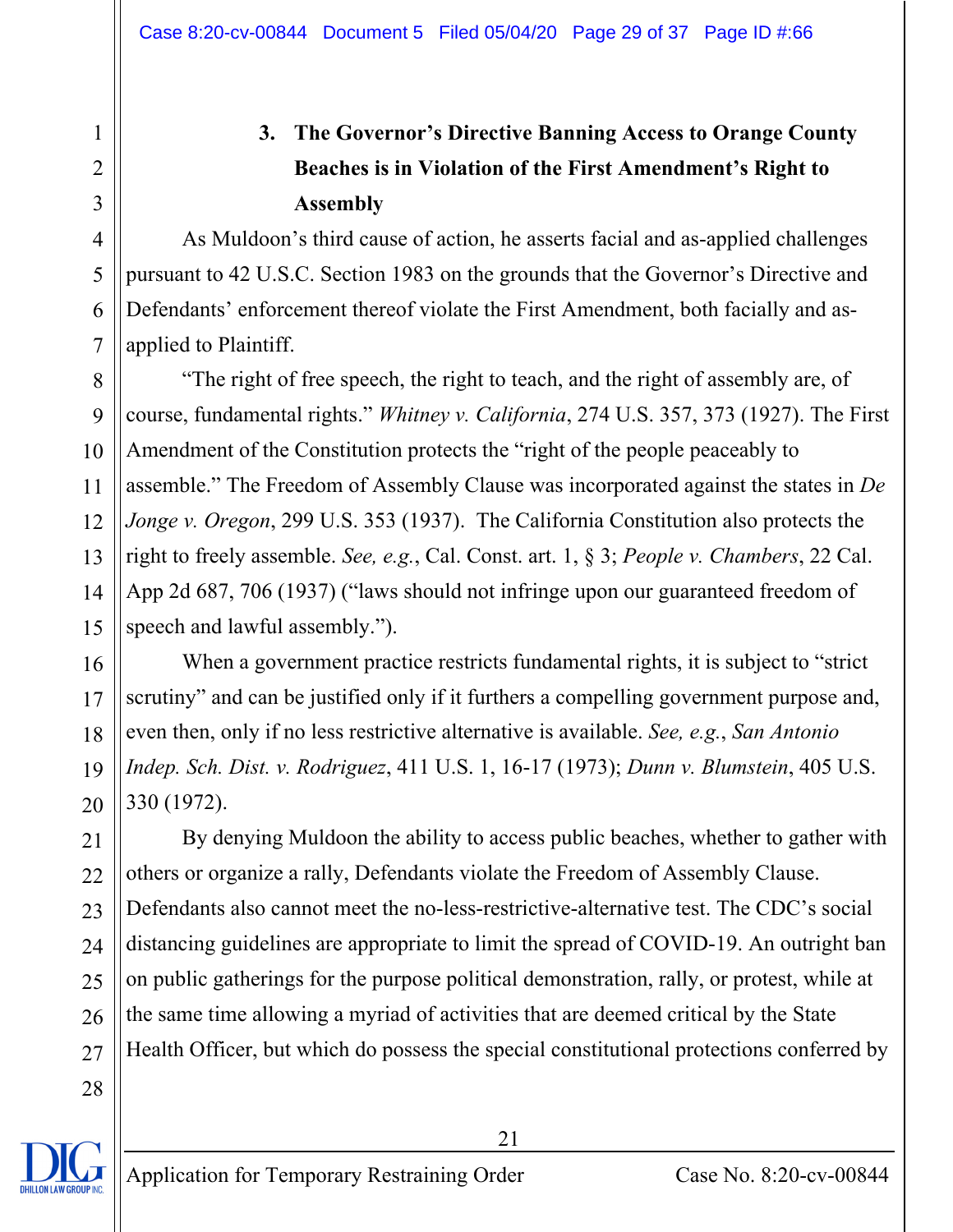the First Amendment, by definition cannot be deemed the least restrictive means of achieving Defendants' public safety goals.

By flatly denying Muldoon and all citizens of California the right to peaceably assemble on the beaches of Orange County, whether to protest or otherwise express themselves, Defendants are infringing on the Freedom of Assembly Clause.

 Muldoon has no adequate remedy at law and will suffer serious and irreparable harm to his constitutional rights unless Defendants are enjoined from implementing and enforcing the Governor's Directive.

## **4. The Governor's Directive Also Violates the Right to Access Navigable Waters Under the California Constitution**

 Californians have a state constitutional interest in the use and enjoyment of the coastline. Courts have recognized the California Constitution expresses a strong public policy of encouraging public use of shoreline recreational areas. *Gion v. Santa Cruz*, 2 Cal.3d 29, 42 (1970). The California Supreme Court has acknowledged several legislative enactments that indicate the strong public policy in favor of according public access to the coast. *Id*.

California Constitution Art. X, § 4 states:

No individual, partnership, or corporation, claiming or possessing the frontage or tidal lands of a harbor, bay, inlet, estuary, or other navigable water in this State, shall be permitted to exclude the right of way to such water whenever it is required for any public purpose, nor to destroy or obstruct the free navigation of such water; and the Legislature shall enact such laws as will give the most liberal construction to this provision, so that access to the navigable waters of this State shall be always attainable for the people thereof.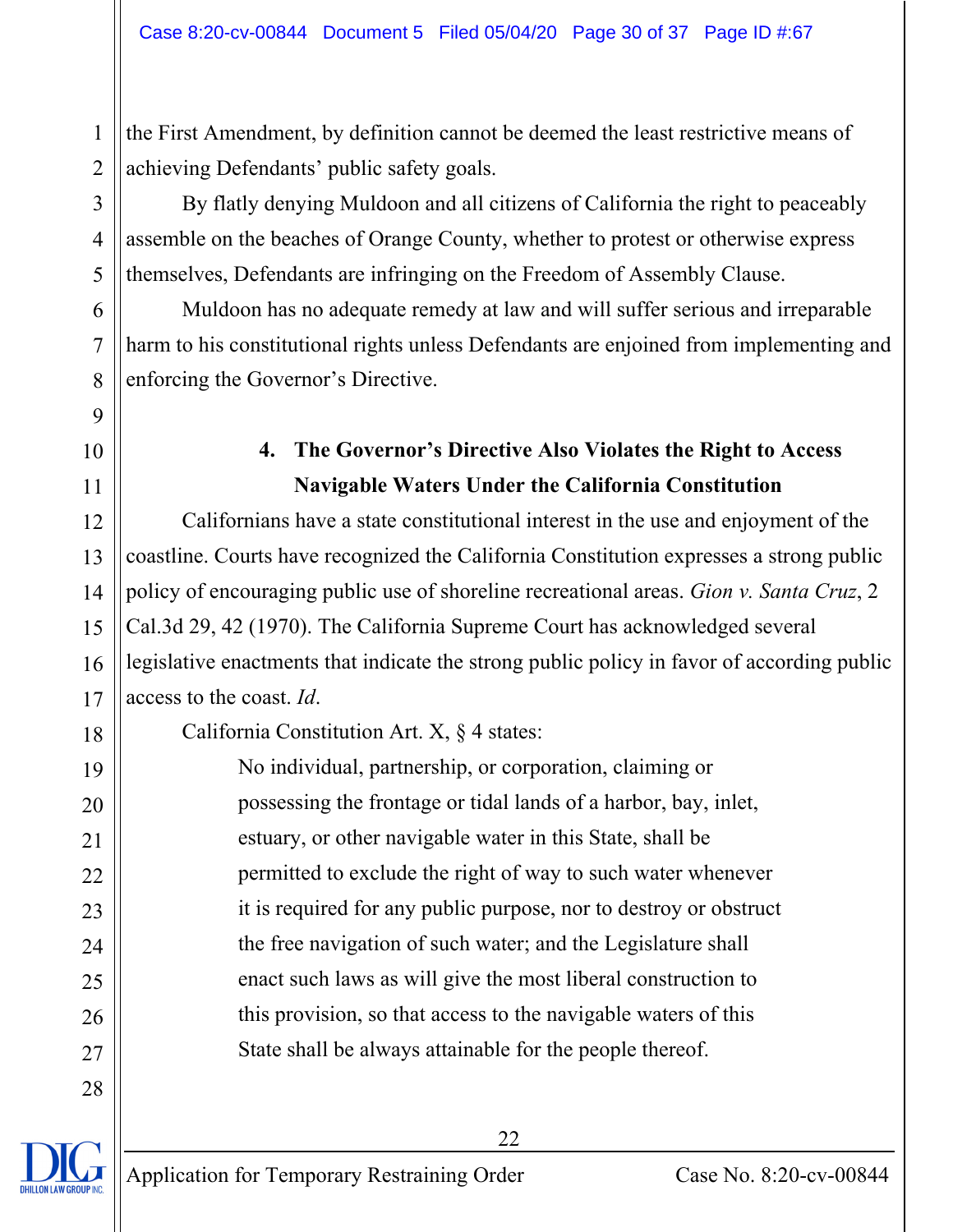The last sentence of Section 4 provides for the explicit right that the navigable waters of California, including the beaches, *shall* always be attainable for the people. Newsom's directive forcing the closure of Orange County beach is in direct contradiction with Section 4 of the California Constitution.

Additionally, California Constitution Art. X, § 5 provides: The use of all water now appropriated, or that may hereafter be appropriated, for sale, rental, or distribution, is hereby declared to be a public use, and subject to the regulation and control of the State, in the manner to be prescribed by law.

12 13 The California Constitution express a clear desire to make all water within California a public use. Together, these provisions make clear that the California Constitution affords the public right of access the coastline and requires that the public be afforded liberal access to its use.

 Preventing Muldoon from accessing and enjoying the beach, despite the availability of less restrictive measures to satisfy the public health interests at stake, violates his California Constitutional right to access the states navigable waters.

# **5. The Governor's Directive Also Violates the Right to Liberty Under the California Constitution**

In California, "[a]ll people are by nature free and independent and have inalienable rights. Among these are enjoying and defending life and liberty, acquiring, possessing, and protecting property, and pursuing and obtaining safety, happiness, and privacy. Cal. Const. Art. 1, §1.

26 28 California courts have held that Public Health Officials' authority over the rights of personal liberty is limited. Before exercising their full powers to quarantine, there must be "reasonable grounds [] to support the belief that the person so held is infected." *Ex parte Martin*, 83 Cal. App. 2d 164 (1948). Public Health Officials must be able to show "probable cause to believe the person so held has an infectious disease …" Id.



1

2

3

4

5

6

7

8

9

10

11

14

15

16

17

18

19

20

21

 $22$ 

23

24

25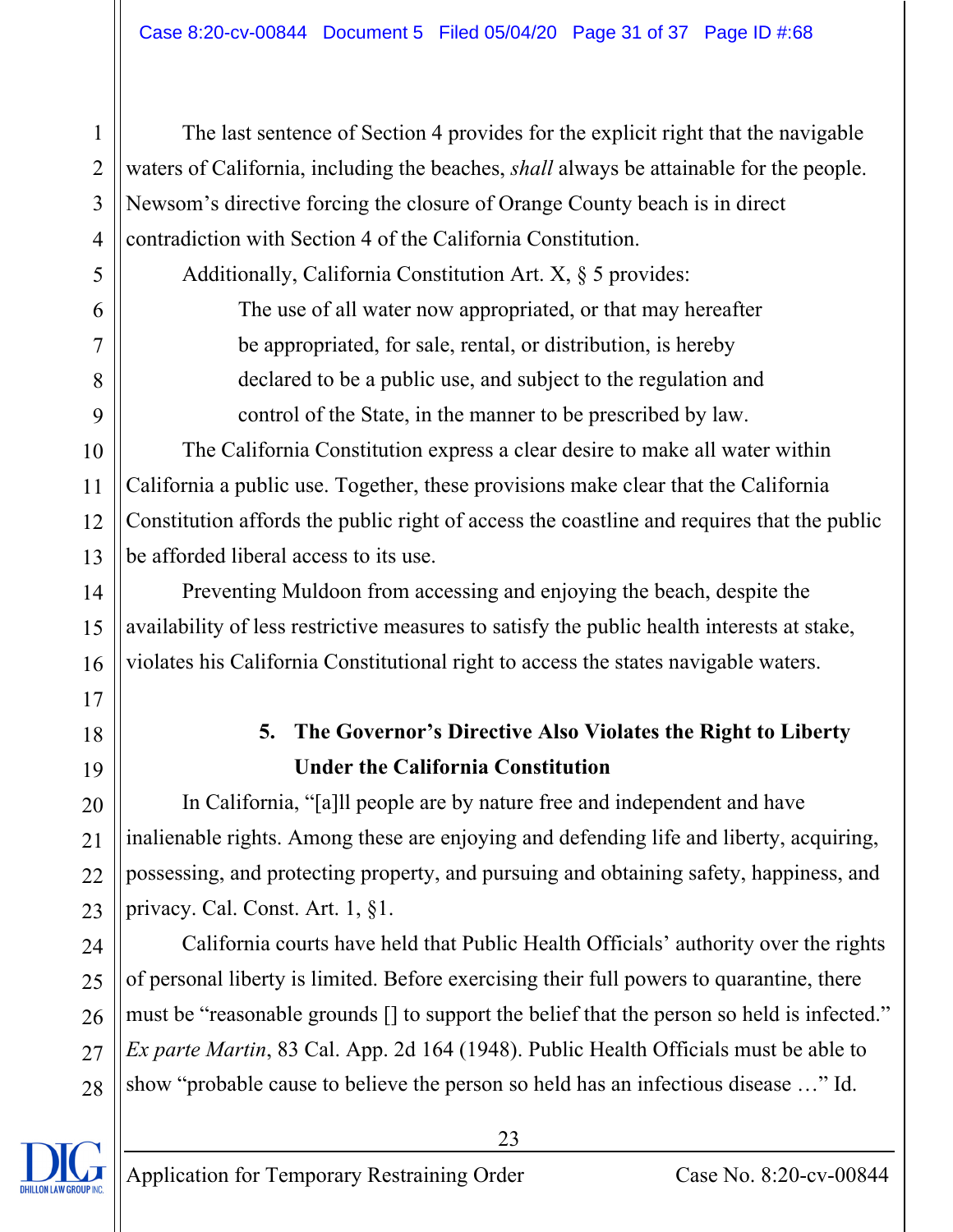In a case that is somewhat analogous to what Californians are facing with the coronavirus pandemic of 2020, California courts found that Public Health Officials could not quarantine 12 blocks of San Francisco Chinatown because of nine (9) deaths due to bubonic plague. See *Jew Ho v. Williamson*, 103 F. 10 (C.C. Cal. 1900), and *Wong Wai v. Williamson*, 103 F. 1 (C.C. Cal. 1900).

The court found it "purely arbitrary, unreasonable, unwarranted, wrongful, and oppressive interference with the personal liberty of complainant" who had "never had or contracted said bubonic plague; that he has never been at any time exposed to the danger of contracting it, and has never been in any locality where said bubonic plague, or any germs of bacteria thereof, has or have existed". *Jew Ho*, 103 F. 10 (C.C. Cal. 1900).

12 13 14 15 16 California courts have found that "a mere suspicion [of a contagious disease], unsupported by facts giving rise to reasonable or probable cause, will afford no justification at all for depriving persons of their liberty and subjecting them to virtual imprisonment under a purported order of quarantine." *Ex parte Arta*, 52 Cal. App. 380, 383 (1921) (emphasis added).

 In *Jew Ho v. Williamson*, 103 F. 10 (C.C. Cal. 1900), and *Wong Wai v. Williamson*, 103 F. 1 (CC Cal. 1900), the California courts found that there were more than 15,000 people living in the twelve blocks of San Francisco Chinatown who were to be quarantined. The courts found it unreasonable to shut down the ability of over 15,000 people to make a living because of nine deaths. This was one death for every 1,666 inhabitants of Chinatown. Orange County has an effective COVID-19 death rate of 1 per 61,071 yet their beaches have been closed starting May 1, 2020, pursuant to the Governor's directive.

 There is no evidence that Muldoon is presently infected to justify any restrictions to his liberties. Neither may Muldoon be presumed to be infectious on the basis of the evidence available to Defendants, who bear the burden of proving a basis for restricting liberty rights, and the government has no good faith basis whatsoever for so arguing.

1

2

3

4

5

6

7

8

9

10

11

17

18

19

20

21

22

23

24

25

26

27

28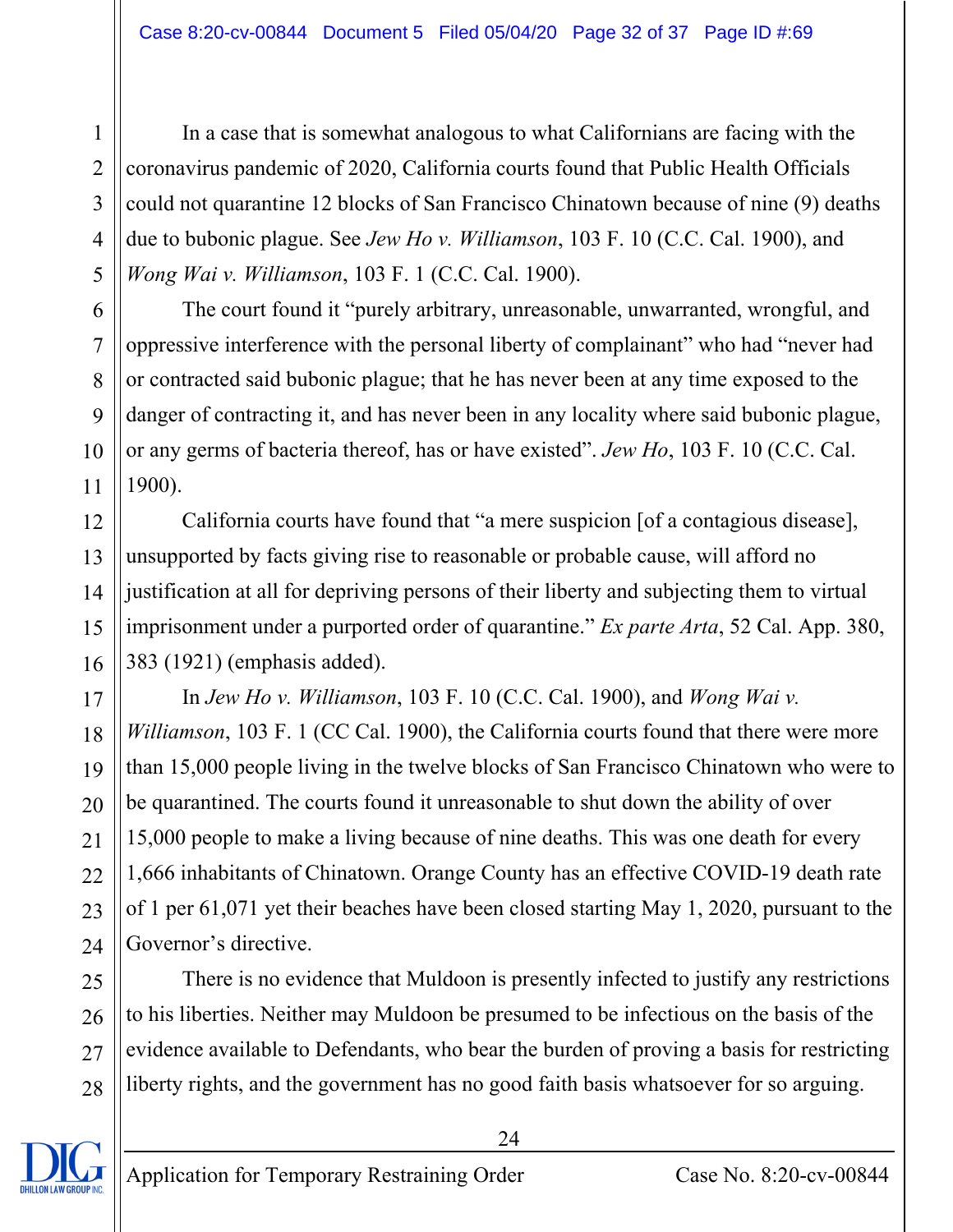On the contrary, as each day passes, public health officials and noted epidemiologists are undermining the very basis for the sweeping orders banning fundamental protected speech and other activities in California. The government could not possibly meet its burden of justifying its position, which grows less tenable by the hour.

 Preventing Muldoon from accessing and enjoying the beach, despite the availability of less restrictive measures to satisfy the public health interests at stake, violates his California Constitutional right to liberty.

### **B. Muldoon Faces Imminent Irreparable Harm Absent Immediate Injunctive Relief**

11 12 13 14 15 16 17 18 19 20 21 22 23 24 25 26 "In a case like the one at bar, where the First Amendment is implicated, the Supreme Court has made clear that '[t]he loss of First Amendment freedoms, for even minimal periods of time, unquestionably constitutes irreparable injury' for purposes of the issuance of a preliminary injunction." *College Republicans at San Francisco State University v. Reed*, 523 F. Supp. 2d 1005, 1011 (N.D. Cal. 2007) (*citing Sammartano v. First Jud. Dist. Ct.*, 303 F.3d 959, 973-74 (9th Cir. 2002), *in turn citing Elrod v. Burns*, 427 U.S. 347, 373 (1976)); *see also S.O.C., Inc. v. Cnty. of Clark*, 152 F.3d 1136, 1148 (9th Cir. 1998) (holding that a civil liberties organization that had demonstrated probable success on the merits of its First Amendment overbreadth claim had thereby also demonstrated irreparable harm). "In other words, the requirement that a party who is seeking a preliminary injunction show 'irreparable injury' is deemed fully satisfied if the party shows that, without the injunction, First Amendment freedoms would be lost, even for a short period." *Reed*, 523 F. Supp. 2d at 1011. "Unlike a monetary injury, violations of the First Amendment 'cannot be adequately remedied through damages.'" *Americans for Prosperity Foundation v. Harris*, 182 F. Supp. 3d 1049, 1058 (C.D. Cal. 2016) (*citing Stormans, Inc. v. Selecky*, 586 F.3d 1109, 1138 (9th Cir. 2009)).

27 28 Without an injunction preventing Defendants from further enforcing the Orders, Muldoon will suffer irreparable harm in the form of deprivation of fundamental

25



1

2

3

4

5

6

7

8

9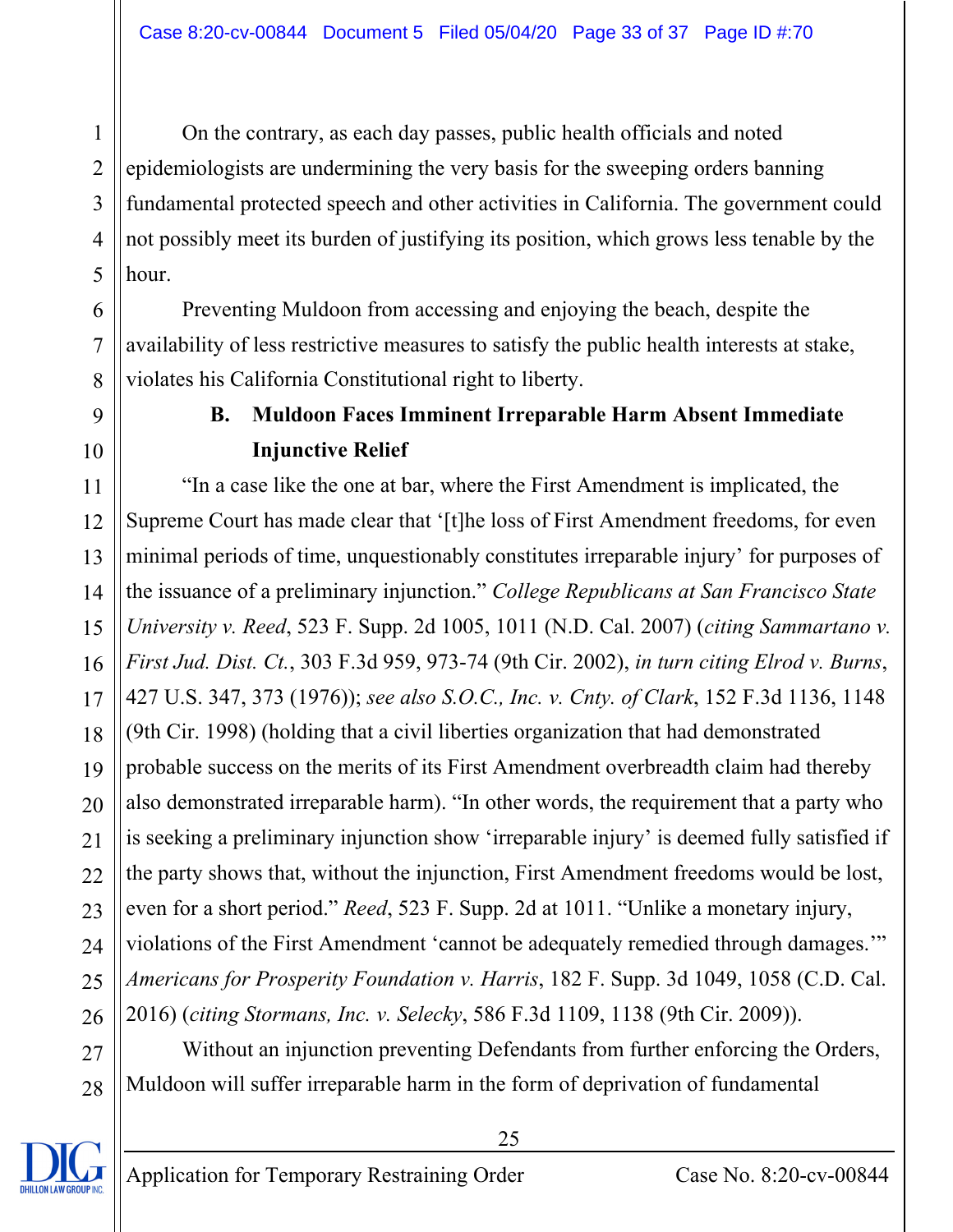freedoms secured by the First and Fourteenth Amendment to the U.S. Constitution and the California Constitution. Plaintiff's irreparable injuries cannot adequately be compensated by damages or any other remedy available at law. Thus, irreparable injury is clearly shown, necessitating the relief Plaintiff seeks in this Application.

### **C. The Balance of Hardships Tips Decidedly in Plaintiff's Favor**

In cases implicating constitutional rights, "the 'balancing of the hardships' factor also tends to turn on whether the challengers can show that the regulations they attack are substantially overbroad." *Reed*, 523 F. Supp. 2d at 1101.

Given Muldoon's showing of the facially and as-applied invalidity of the vague, overbroad Orders, Muldoon necessarily has shown that leaving those Orders in place for even a brief period of time "would substantially chill the exercise of fragile and constitutionally fundamental rights," and thereby constitute an intolerable hardship to Muldoon. *Reed*, 523 F.Supp.2d at 1101. As mentioned above, Defendant's closure of all local Orange County beaches will deprive Muldoon, and innumerable other Californians, of his ability to exercise his rights to travel and assembly as secured by the First and Fourteenth Amendments and Article 1 and 10 of the California Constitution.

By contrast, temporarily enjoining Defendants' enforcement of the Governor's Directive will not result in hardship to Defendants, who are in a position to adopt, at least on an interim basis, a more narrowly crafted set of equally applied provisions that enable the government to achieve any legitimate ends without unjustifiably invading First and Fourteenth Amendment freedoms. *See id.* In addition, Defendants will suffer no legitimate harm by accommodating Muldoon's exercise of fundamental rights in the same manner Defendants are accommodating thousands—and millions—of others engaged in non-First Amendment protected activities. The Constitution demands no less.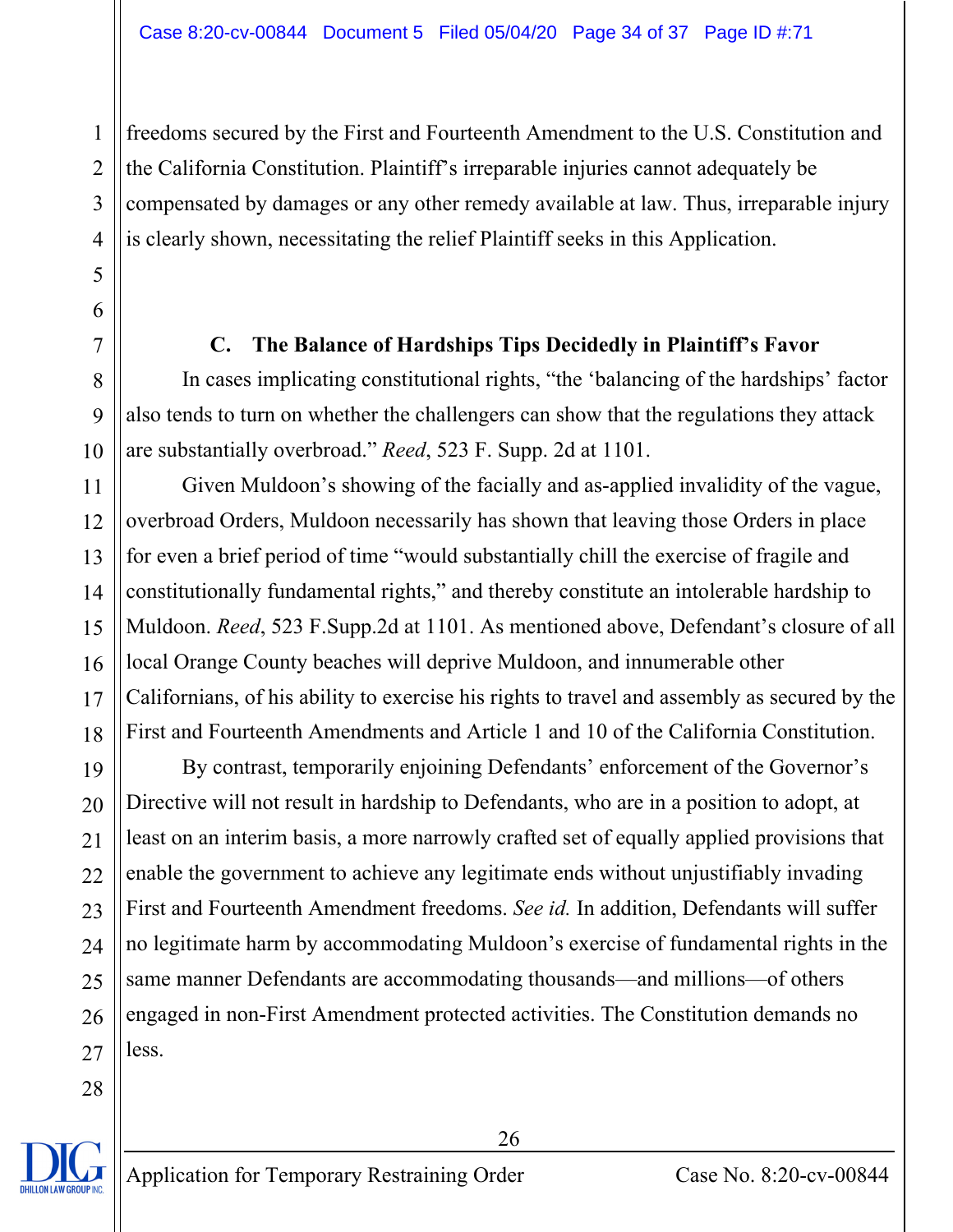### **D. Injunctive Relief Is in the Public Interest**

2 3 4 5 6 7 8 9 10 11 12 "As the Ninth Circuit has consistently recognized, there is a significant public interest in upholding First Amendment principles." *Americans for Prosperity Foundation*, 182 F. Supp. 3d at 1059 (internal citations omitted); *see also Doe v. Harris*, 772 F.3d 563, 683 (9th Cir.2014); *Sammartano*, 303 F.3d at 974. As such, the requirement that issuance of a preliminary injunction be in the "public interest" usually is deemed satisfied when it is clear that core constitutional rights would remain in jeopardy unless the court intervened. *Reed*, 523 F. Supp. 2d at 1101. The public is best served by preserving a foundational tenet of this American democracy: religious liberty. *See Sammartano*, 303 F.3d at 974 ("Courts considering requests for preliminary injunctions have consistently recognized the significant public interest in upholding First Amendment principles.").

As discussed above, Muldoon's core constitutional rights to travel, free assembly, due process, and equal protection, will remain in jeopardy so long as Defendants remain free to enforce the Governor's Directive. Accordingly, issuance of injunctive relief is proper, and the Court should grant this Application.

# **II. THE COURT SHOULD DISPENSE WITH ANY BOND REQUIREMENT**

Rule 65(c) of the Federal Rules of Civil Procedure provides that a TRO or preliminary injunction may be issued "only if the movant gives security in an amount that the court considers proper to pay the costs and damages sustained by any party found to have been wrongfully enjoined or restrained." Fed. R. Civ. P. 65(c). However, the Court has discretion as to whether any security is required and, if so, the amount thereof. *See, e.g., Jorgensen v. Cassiday*, 320 F.3d 906, 919 (9th Cir. 2003).

Muldoon requests that the Court waive any bond requirement, because enjoining Defendants from unconstitutionally enforcing the Governor's Directive in Orange County will not financially affect Defendants, who already categorically exempt all

1

13

14

15

16

17

18

19

20

21

22

23

24

25

26

27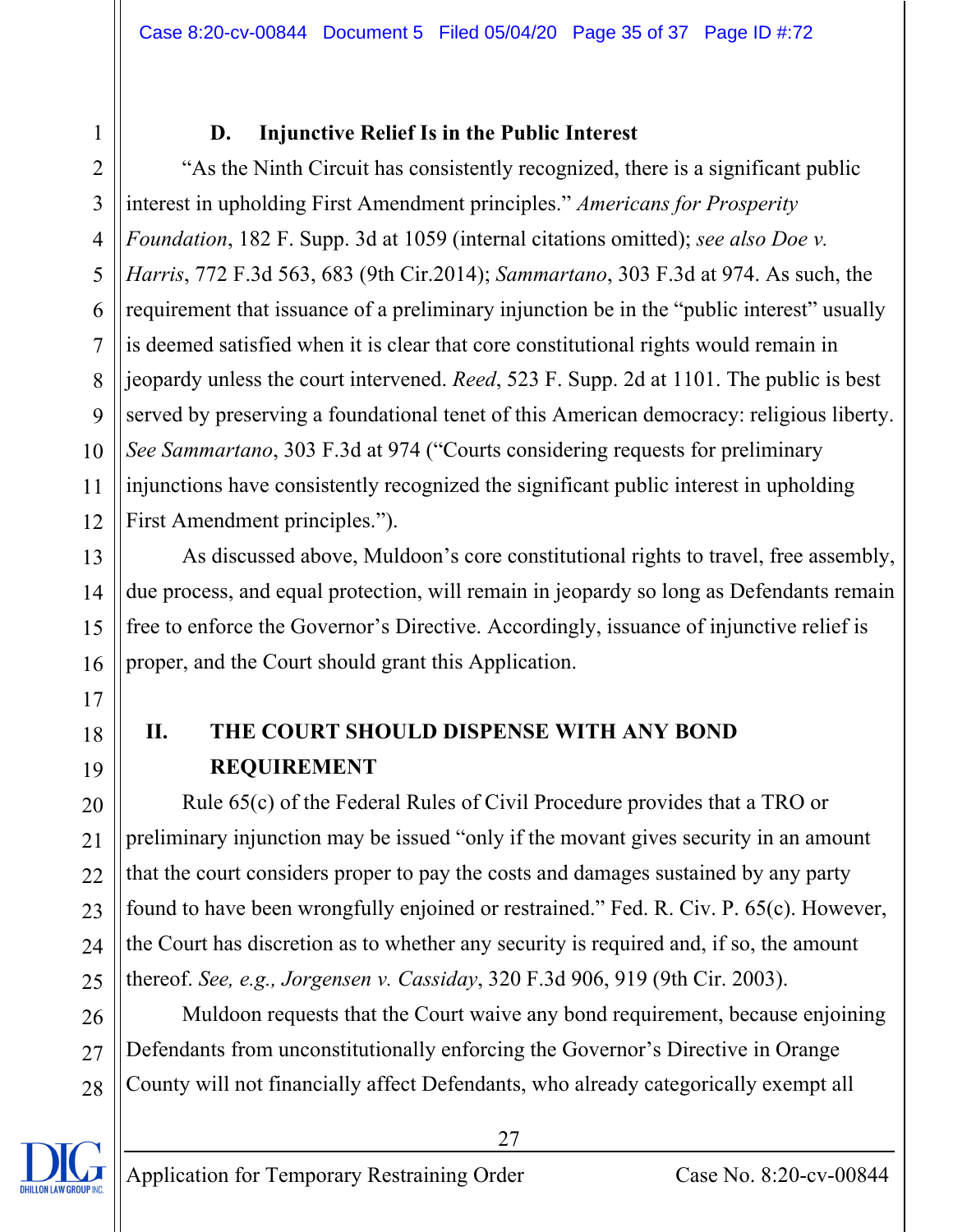1 2 3 other counties in the state from compliance. A bond would, however, be burdensome on an already burdened plaintiff under these circumstances. *See, e.g., Bible Club v. Placentia-Yorba Linda School Dist.*, 573 F. Supp. 2d 1291, fn. 6 (C.D. Cal. 2008) (waiving requirement of student group to post a bond where case involved "the probable violation of [the club's] First Amendment rights" and minimal damages to the District of issuing injunction); *citing Doctor John's, Inc. v. Sioux City*, 305 F. Supp. 2d 1022, 1043-44 (N.D. Iowa 2004) ("requiring a bond to issue before enjoining potentially unconstitutional conduct by a governmental entity simply seems inappropriate, because the rights potentially impinged by the governmental entity's actions are of such gravity that protection of those rights should not be contingent upon an ability to pay.").

### **CONCLUSION**

Muldoon respectfully requests that the Court Grant his motion for a temporary restraining order, and issue an order to show cause why a preliminary injunction should not be issued, as follows:

1. Defendants, as well as their agents, employees, and successors in office, shall be restrained and enjoined from enforcing, attempting to enforce, threatening to enforce, or otherwise requiring compliance with any prohibition on Muldoon's ability to access and enjoy any and all of the beaches of Orange County in violation of state and federal fundamental constitutional rights, including the right to travel.

2. Defendants shall show cause, at a time and place to be directed by the Court, why a preliminary injunction should not issue requiring Defendants to act as described in above; the temporary restraining order shall remain effective until such time as the Court has ruled on whether a preliminary injunction should issue. Such relief is necessary to prevent Defendants from further violating Muldoon's constitutional rights, pending trial on the merits of Muldoon's claims.